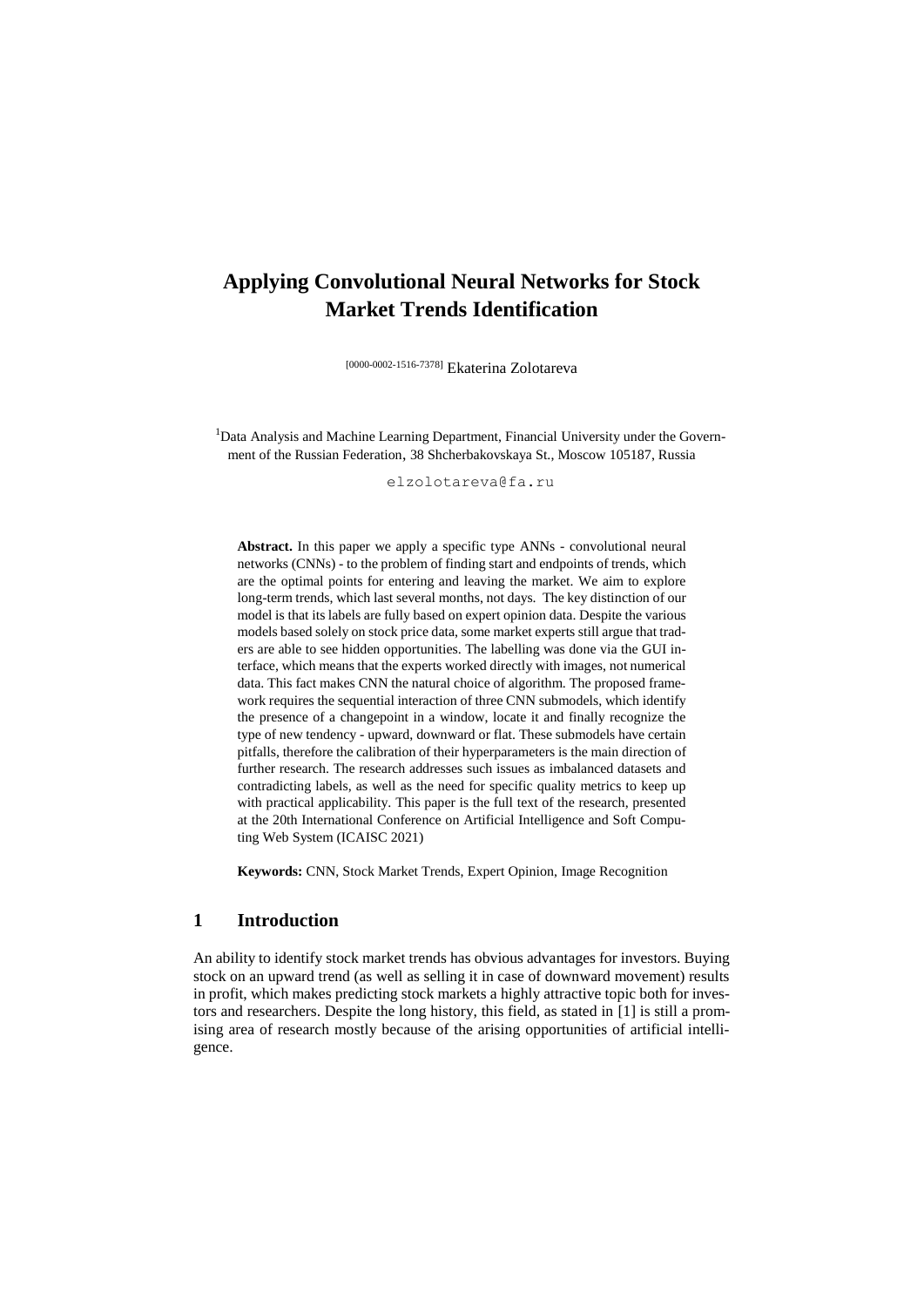Modern machine learning technologies are presented by a number of various algorithms, but in general, there are three main classes of models used for the prediction of stock markets - artificial neural networks (ANNs), support vector machines (SVM/SVRs) and various decision tree ensembles (e.g., Random forests). As of 2017, the hegemony of ANNs and SVM/SVRs has been observed - the articles based on these models accounted for 86% of articles researched in [1]. Among twenty scientific papers on stock market forecasting published in the period between 2018 and early 2021, at least eight studies [2–9] exploited ANNs as the only main algorithm, another two used ANN in the ensemble (or stack) with other algorithms of equal importance [10, 11]. In four studies ANNs were used to compare performance with other algorithms, chosen as main [12–15].

It should be noted, that despite the common main method, different researches have sufficient variations in model structure, problem formalization, and features and labels accordingly. Models also may be applied to different markets, assets and prediction horizons. A certain variation also exists in the selection of performance measures which should ensure the comparability of models.

The absolute majority of researches, which apply ANNs as the main algorithm (or part of an ensemble or stack) to stock market forecasting [2, 3, 6–10] are concentrated on predicting the direction of the stock market, thereby solving a classification problem ("direction type" studies). Fewer predict prices [4, 11, 15] 11, 15] by solving a regression problem ("price type" studies). In all cases the ground truth variable is extracted from the historical price series.

All the "price type" studies and most of the "direction type" studies focus on daily basis predictions and only in three papers the time horizon varies from one week [2, 7] to one month [10].

Another important difference between the suggested models is the choice of features. Though all of the researches used market data (e.g., prices, volumes and the values derived from them - technical analysis indicators, correlations, volatilities and returns) as input variables, in some studies they were supplemented by text features [7, 11] or fundamental macroeconomic variables [6, 10].

In this paper we apply a specific type of ANNs - convolutional neural networks (CNNs) - to the problem of finding start and endpoints of trends. CNNs have appeared and developed largely due to the increased need in solving computer vision problems. In 2011 the AlexNet convolutional network [16] led to a breakthrough in the field of image classification. Subsequently, CNNs were used not only in the problem of classification, but also in image detection (for example, the YOLO methodology [17], as well as the RCNN, Fast-RCNN, and Faster-RCNN algorithms [18]), therefore their application to stock market forecasting is less common compared to the traditional fully connected networks. Here we consider a mathematical model based on a convolutional neural network, which is used not for the classical problem of image classification and detection, but for recognizing the state of the financial market (upward trend, downward trend, or flat) and predicting future moments of a trend reversal.

Among the reviewed recent papers on stock market forecasting, only three have applied CNNs. [2] suggests an integrated framework, which fuses market and trading information for price movement prediction. CNN is used to extract trading features from the transaction number matrix, the buying volume matrix, and the selling volume matrix of investors, clustered by their trading behaviour profile. The output of CNN is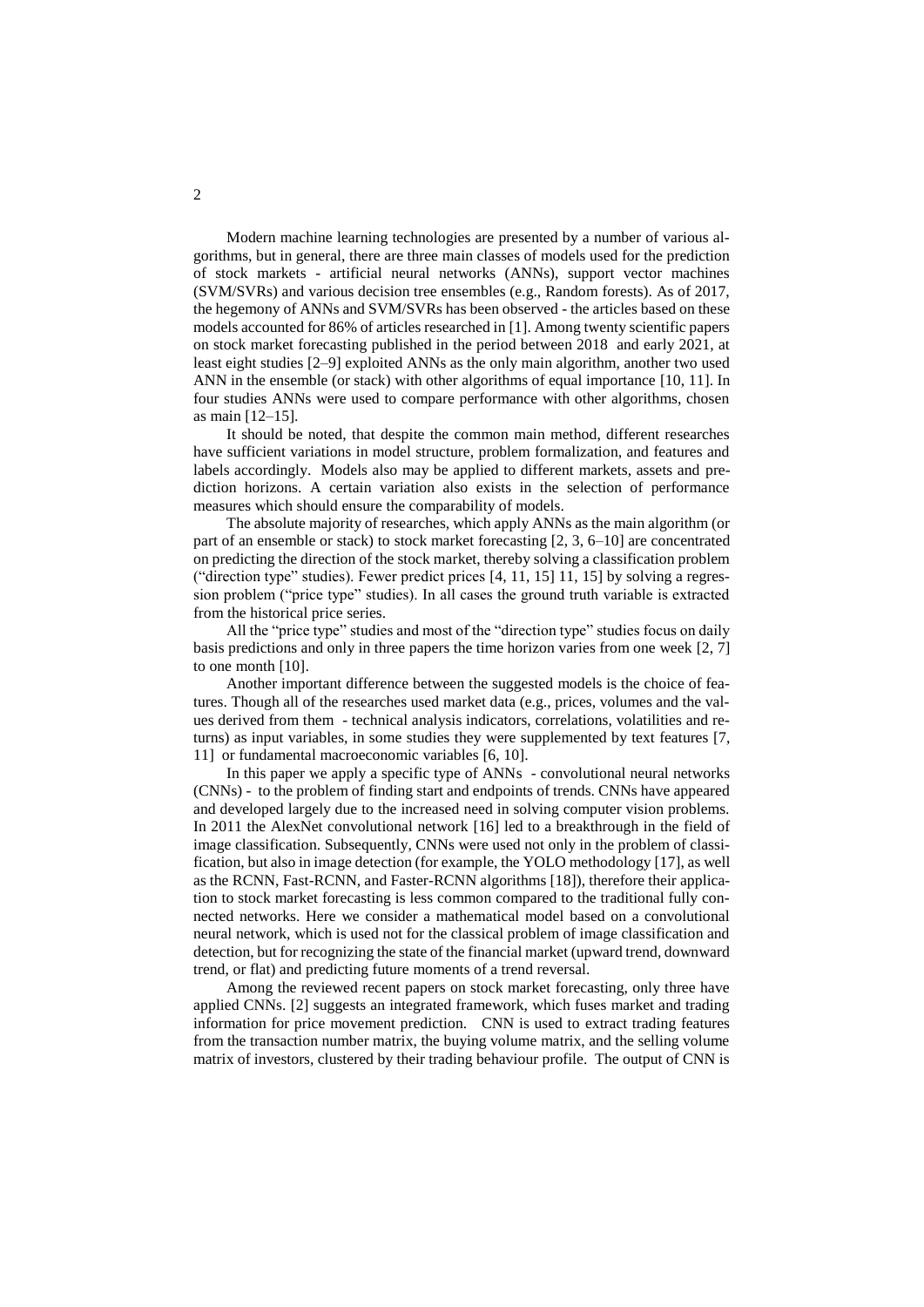concatenated with the market information weighted by stock correlation and then is fed into another deep neural network algorithm to obtain predictions for the several following trading days.

[6] apply CNN to capture correlations among different variables for extracting combined features from a diverse set of input data from five major U.S. stock market indices, as well as fundamental macroeconomic variables (e.g., currency rates, commodity prices, etc.) to predict next-day price movements.

[13] address the problem of stock preselection for portfolio optimization. The authors consider the performance of five machine learning algorithms - random forest, support vector regression (SVR) and three neural networks (LSTM neural network, deep multilayer perceptron and CNN) - inputting past 60 days' daily returns to predict the next day's return.

Unlike the majority of other researchers, we aim to explore long-term trends, which last several months, not days. The start and endpoints of such trends accordingly are the optimal points for entering and leaving the market. Despite the various technical analysis algorithms and econometrics studies based solely on stock data, some market experts still argue that traders are able to see opportunities of making money (i.e., detecting trends or turning points) that cannot be formally expressed. Thus, using computer science algorithms to learn from successful traders' decisions (and not only stock data) is likely to improve financial market models.

The key distinction of our model is that its ground truth vector is fully based on expert opinion data, provided by one major investment company. The basis for building a mathematical model is the historical data of the financial market, divided by experts into markup windows, each of which corresponds to some unchanged market state. Unlike other researchers, we do not use a mathematical formula to define a trend, instead, it is defined by an expect as a potentially profitable (or unprofitable) pattern in price dynamics. The major difficulty of this approach is that it is exposed to subjective judgements of the experts. On the other hand, if the experts are successful traders in a certain investment company, it gives the employer the chance to 'digitalize' their exceptional skills and obtain a machine learning algorithm no one else on the market can employ.

<span id="page-2-0"></span>

**Fig. 1.** GUI interface for data labelling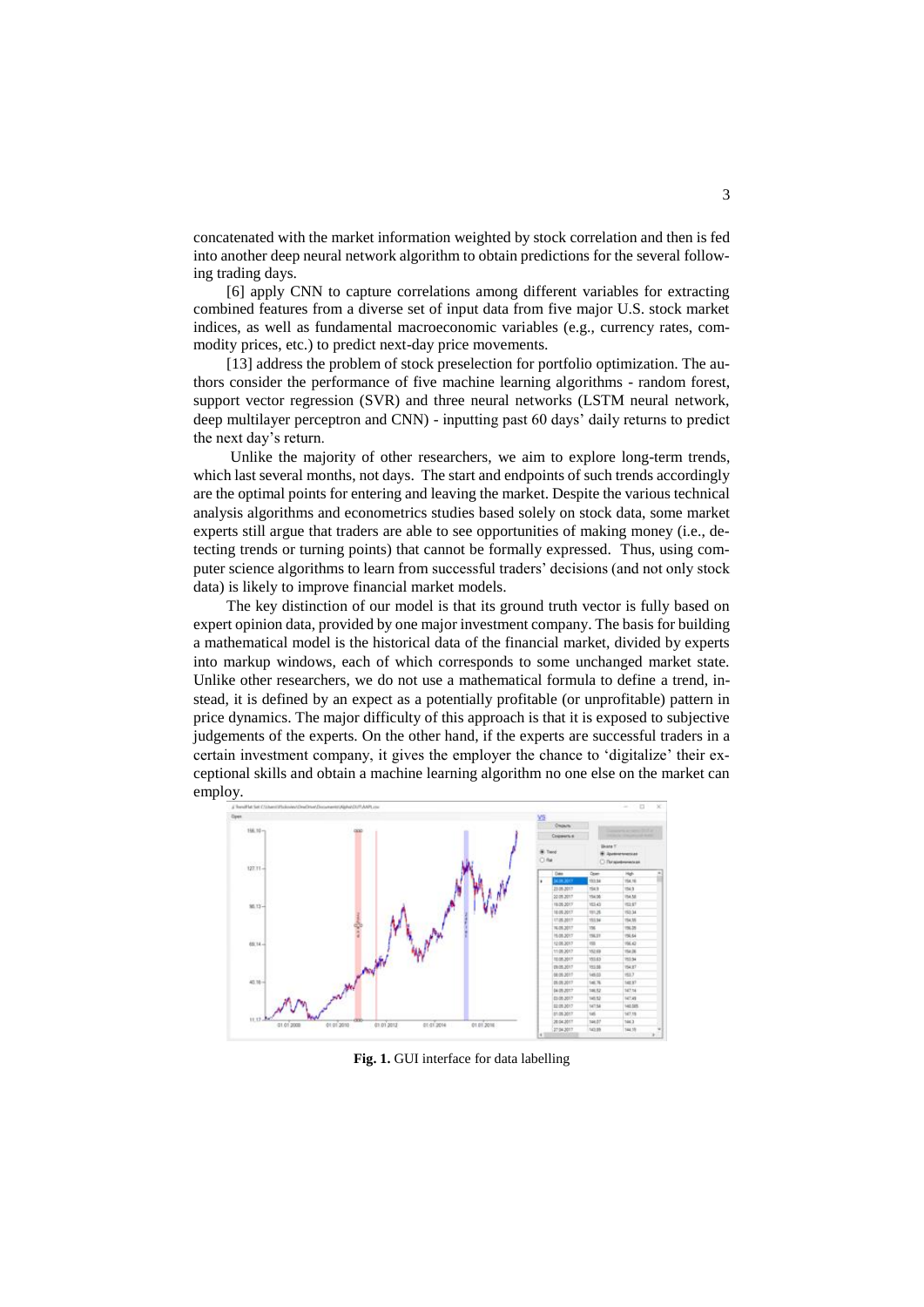The labelling of market states was performed in a specially designed graphical interface, where the experts marked certain consequent periods as "Trend", "Flat" or N/A [\(see](#page-2-0) 



). They worked directly with images, not numerical data. This fact makes CNN the natural choice for the case, as we need to extract implicit patterns from images which is exactly the original mission of CNN.

The model requires only raw historical price data as input. From one point of view, it can be considered a limitation, since we ignore fundamental factors and news feed. On the other hand, it makes the model unpretentious in production, since stock data is easily obtainable and can be downloaded into the company's informational systems or directly fed into the model via API. Besides, the concept of using prices as only input features corresponds with the hypothesis of market efficiency (EMH) in the sense that prices reflect all the available market information [19].

Technically we are solving a classification problem (it is a "direction type" research), but the standard quality metrics (accuracy, AUC and F1-Score) turn out to be inapplicable because of imbalanced datasets and contradicting labels. For these reasons, the returns of simulated trading are used as the main performance indicator.

# **2 The Proposed Framework**

The initial markup contained three types of windows - trend, flat or unknown state. Approximately 90% of identified trends and flats last from 40 to 600 business days, which is in line with medium- and long-term trends. Initially, the task was set as recognizing the point of a change in the market state (the transition from trend to flat and vice versa, regardless of the trend direction) with a minimum time lag - for example, identifying the beginning of a 200-day trend 20 days after its start. However, as the study progressed, it also became necessary to distinguish between the direction of trend (upward and downward) to be able to assess the returns and compare various modifications of the model.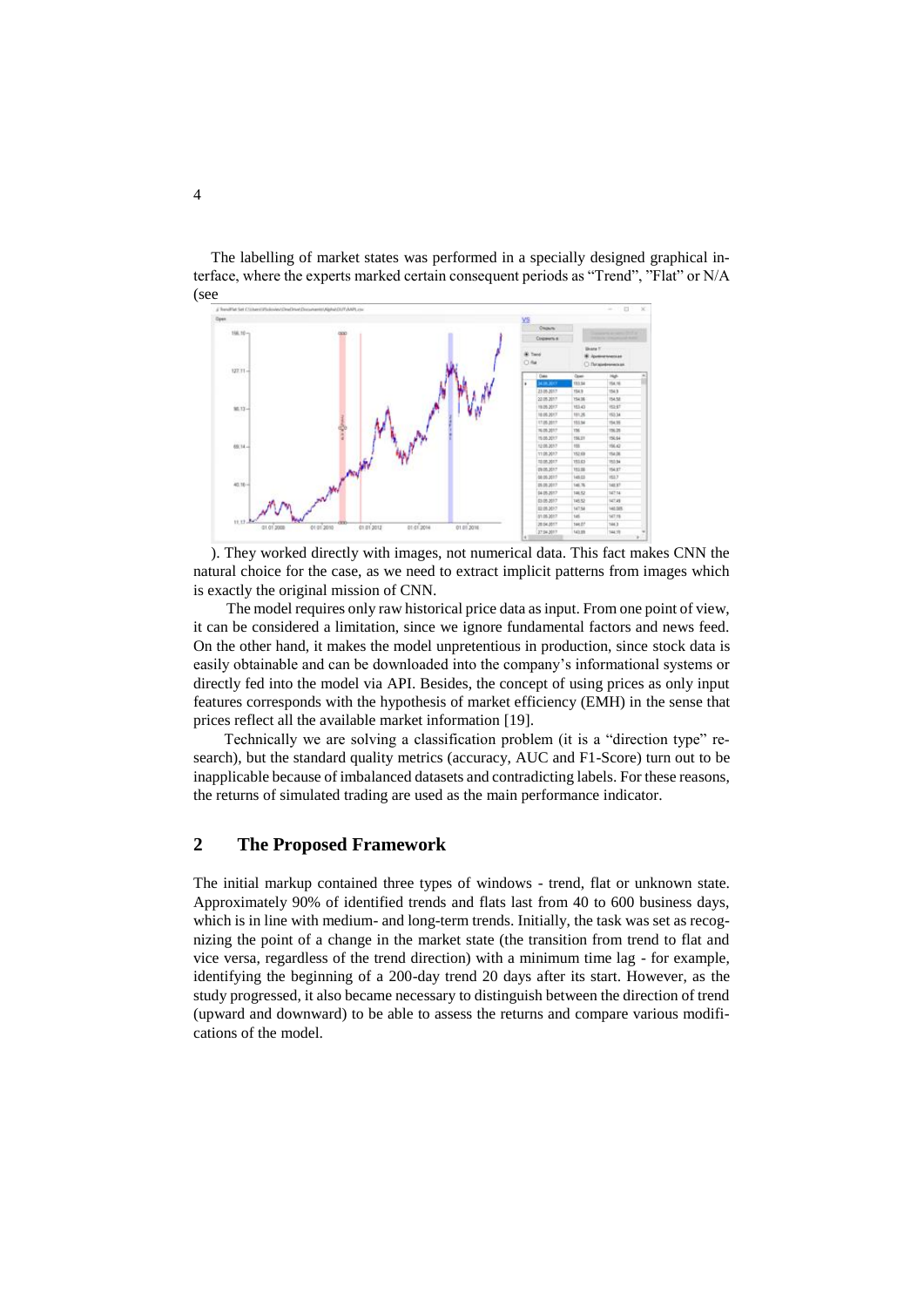The practical purposes of the study impose several restrictions. First, the constructed model must be universal, that is, it must not be limited to a specific asset, market or time period. After training and calibration, it should be applicable for any financial instrument for which the standard price data (daily open and close prices, high, low) and trading volumes are available. Another significant issue, which should be considered when working with historical data, is the absence of future prices and volumes at the time of calculations. Violation of this condition, as well as a significant increase in time lag in changepoint identification, makes the simulation results inapplicable in practice.

### **2.1 Model structure**

**The Submodels.** The proposed framework for predicting future changepoints in the market state includes three components.

- ─ ChangePoints\_classifier (abbreviated to ChP-c), the classification model that determines the presence or absence of the changepoint at a certain time interval. For the output the model returns the value 1 ("The trend changed at the specified interval") and 0 ("The trend did not change at the specified interval").
- ─ ChangePoints\_regression (abbreviated to ChP-r), the regression model that determines the position of the last changepoint at a certain time interval, provided that at least one change of state has occurred. The position is determined by a real number in the range from 0 to 1 (proportion of the width of the time interval), where 0 means that the last changepoint was recorded at the beginning of the period, and 1 - at the end. Knowing the start date and the width of the time interval, we can convert the value obtained from the ChP-r model to a specific date.
- Trend or Flat (abbreviated as TF), the classification model that determines the type of trend observed in a given markup window. For the output the model returns the value 1 ("Upward trend"), -1 ("Downward trend") or 0 ("No trend, flat").

It was mentioned above that one of the practical requirements for the model is to ensure its universality (that is, the independence of a specific financial instrument, and, in particular, of the range of changes in its prices or trading volumes in any time interval). It is also unacceptable to "look into the future", which makes it impossible to normalize quantitative indicators with, for example, annual or monthly highs and lows - they are unknown at the time of calculation. One of the possible options for constructing a mathematical model under such conditions is to interpret the quotes of a financial instrument not as a set of quantitative indicators, but as an image, for example, a chart with Japanese candlesticks and corresponding labels. Image detection assumes recognition of both the type of object (classification problem) and determination of the boundaries of its location on a snapshot containing several types of objects of different sizes (regression problem). In our case, the problem of detection can be interpreted as determining the type of trend and its boundaries (beginning and end) in the time window which plays the role of a snapshot. Thus, the input data in all three submodels (ChP-c, ChP-r,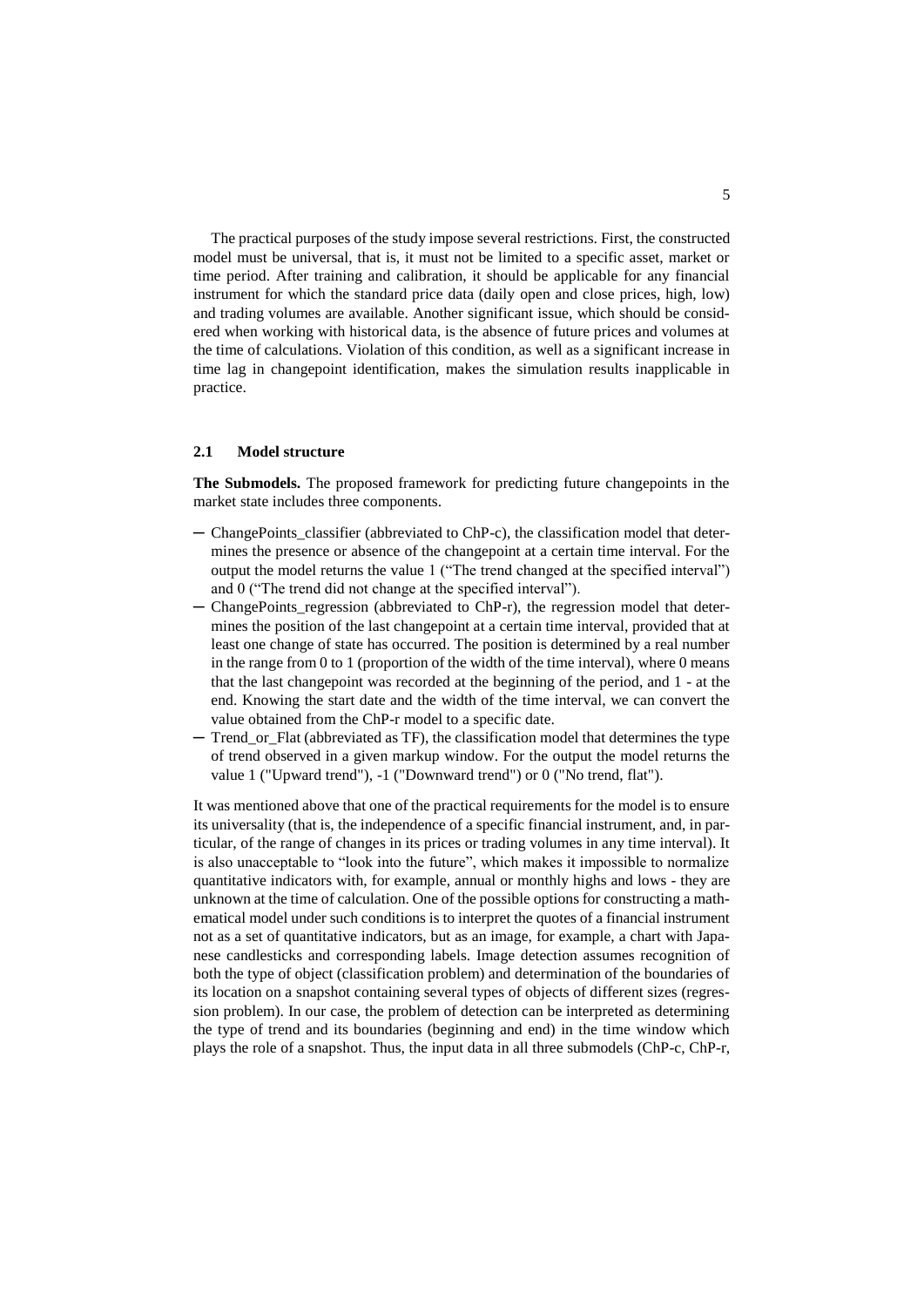TF) are matrices of digitalized images corresponding to the quotes charts on certain time intervals - data slices.

**The Interaction of Submodels**. The interaction of submodels in real-time simulation (that is when new information about quotes arrives every day) is shown in **[Fig. 2](#page-6-0)**. The ChP-c model, which is responsible for determining the presence of changepoints in a slice with a width of n working days (for example, n\_days =  $25$  corresponds to approximately 5 weeks, and n days  $= 75$  to 15 weeks), is fed a digital image - a quote chart for the selected data slice. To reduce the computation time, data slices can be taken not every day, but with a skip step (for example,  $skip = 5$  days), which gives a non-critical error. If the ChP-c model detects the presence of a changepoint in the window (value 1), then the ChP-r model is activated, which determines exactly where in this data slice the last trend started (win\_srt). If the ChP-c model returns the value 0 (there was no trend change), then the trend start point (win\_srt) is set to the value determined from the previous slice (if it is absent, then win\_srt is equal to the beginning of the quotes history). By default, the end of the trend (win\_end) is the current date on which the ChP-c model is launched. A digital chart of stock quotes taken for the dates between win\_srt and win\_end is transmitted to the TF model, which determines the type of trend (uptrend/downtrend or flat) and the corresponding recommendation - to open and hold a long/short position or close the position.



# 6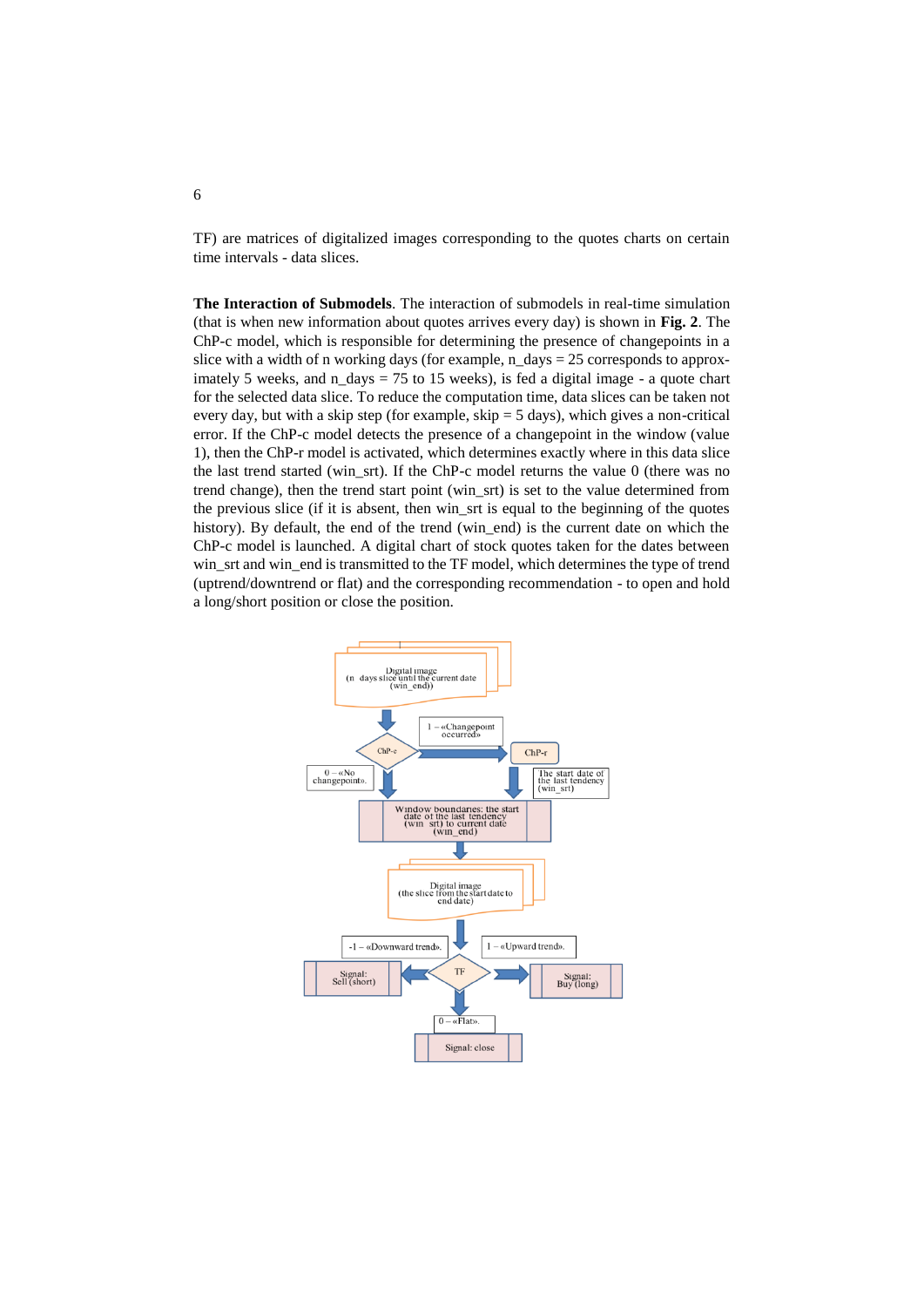#### **Fig. 2.** The interaction of submodels.

# <span id="page-6-0"></span>**2.2 Data Preparation**

The dataset to explore consists of 1389 files labelled by 2 experts. The data contains quotes of 700 stocks included in the S&P index, covering the period from 2005-01-28 to 2017-09-13. Each file contains on average around 2600 daily quotes (Date, Open, High, Low, Close) for a certain period and stockname, labelled by a certain expert.

**Image Processing.** As noted above, the input data in all three submodels (ChP-c, ChPr, TF) are matrices of digital images corresponding to the quotes charts on certain time intervals - data slices.

One of the most common chart types that accounts for all price data (open price, close price, high and low) is the Japanese candlestick chart. In this case, the image turns out to be coloured, where the green colour of the candlestick body, as a rule, corresponds to the increase in price (the closing price is higher than the opening price), and red - to the decrease. The choice of colours, however, is not critical, as long as they are contrasting.

From the point of view of digitization, an image is a collection of pixels arranged in a given order. Each pixel is characterized by its intensity, measured in the range from 0 to 255 (from white to black for monochrome). To digitize colour images the RGB scheme is often used. In this case, each pixel is described by a three-dimensional vector containing the colour intensity in three channels - red, green and blue. All other colours are obtained by combinations of colour intensities in different channels.

The intensity value in each channel of a pixel corresponds to one variable, therefore, the total number of input variables depends on the image resolution (dpi, the number of digits per inch) and the number of channels describing one pixel. The decrease in the resolution and the number of channels (and, as a consequence, a decrease in the dimension of the feature space) increases the speed of calculations but can lead to the loss of some information.

**Logarithms.** The initial data contains the actual values of price and volume quotes. At the same time, when considering the dynamics of financial markets over long time intervals, it is often preferable to use a logarithmic scale, since it is less sensitive to the spread of absolute values. When marking up, the experts used the logarithmic scale, which gives a slightly different visual effect, therefore, in this study, all the quotes, which served as the basis for the input variables, were replaced by their natural logarithms.

**Duplicates, Contradictions and Imbalanced Datasets.** Different experts could have marked the same "data points", but their markup does not always coincide. In our case, the number of duplicates with the same "Type" field value is 1,246,726 (37.8%) "data points". The opposite situation (expert opinions for the same "data point" does not coincide) leads to contradictions. The number of such records is 397,321, which is approximately 24% of 1,660,441 - the number of unique "data points".

There are at least three options for working with such data: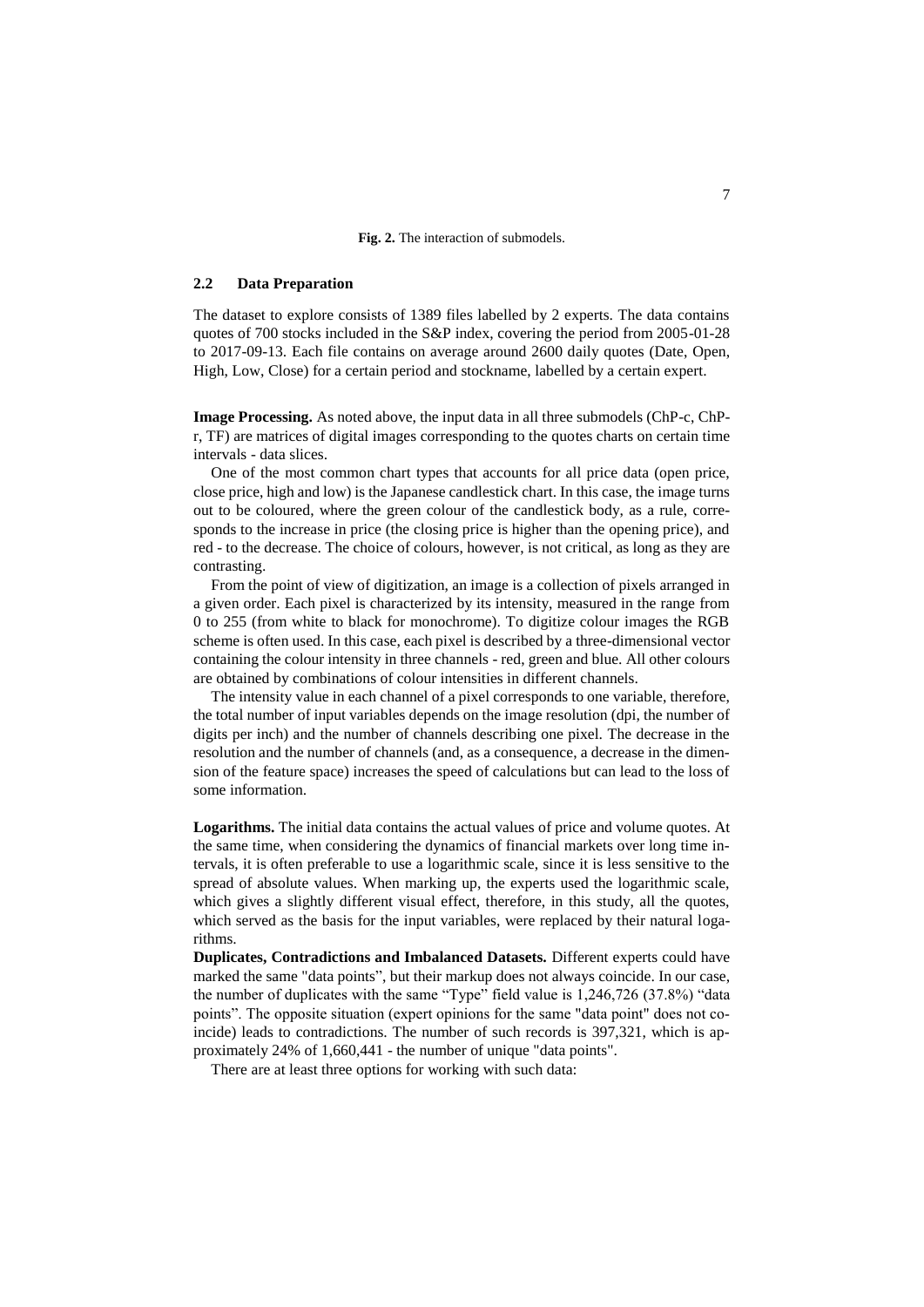- 1. use the original data array, without removing duplicates (expert opinions for the same data point coincide) and contradictions (expert opinions for the same data point do not coincide);
- 2. use the original data array, in which duplicates are excluded, while the contradictions remain. This gives an obvious advantage due to the exclusion of the repeated part of the sample from the calculations and an increase in calculations. At the same time, the presence of duplicates can be viewed as an indicator of expert confidence in assessing market characteristics, which can be an important signal for training the model. Eliminating duplicates eliminates this hidden dependency;
- 3. use the original data array, from which both duplicates and contradictions are excluded. The contradictions undoubtedly complicate the assessment of the model, since all the main quality metrics (Accuracy, AUC, Precision, Recall, F-Score for classification problems, determination coefficient  $\mathbb{R}^2$  for regression) are based on comparing model predictions with labels given that the same combination of input variables corresponds to the only correct value of the label ("ground truth"). From this point of view, contradictions should be excluded from the sample. On the other hand, the presence of contradictions, as well as in the case of duplicates, can be interpreted as an indicator of experts' confidence in assessing market characteristics. By eliminating contradictions, we risk losing this important information. In this regard, the strategy for dealing with contradictions should be based on the study of the causes of their appearance, which are the following (we assume the high qualification of experts):
	- a. The experts are different traders. One would see a long upward trend, the other would see two middle-term trends interrupted by a short downward or flat period. Where the first sees no changepoints, the other would see two.
	- b. Since the labelling was done in a GUI by mouse-clicking, technical blots might have occurred - one might fail to select the precise datapoint because of improper screen settings or poor eyesight.

It should be noted that the problem of duplicates and contradictions is more significant for the models that determine the changepoints (ChP-c and ChP-r) than for the TF model: almost for every "data point" labelled as changepoint, there exists a "no changepoint" label obtained from another expert. Within the framework of this study, we corrected only the technical blots, which eliminated 8% of contradictions. The possibility of improving models by removing duplicates and contradictions (for example by averaging the experts' opinions or voting) is the subject of further research.

Another issue is that the dataset is imbalanced. In the ChP-c model, most observations do not contain changepoints and the imbalance increases from 3:1 to 10:1 as n\_days, the width of the data slice, decreases from 75 to 25. This is quite understandable since the changes in long-term and medium-term trends change occur once every several hundred working days. As for the TF model, more than half of the windows in both train and test set are labelled as flat, and there are about 2 times more upward trends than downward.

Ideally, the proportion of classes in the binary classification model should be close to 1:1, since as the imbalance increases, observations of the majority class begin to

8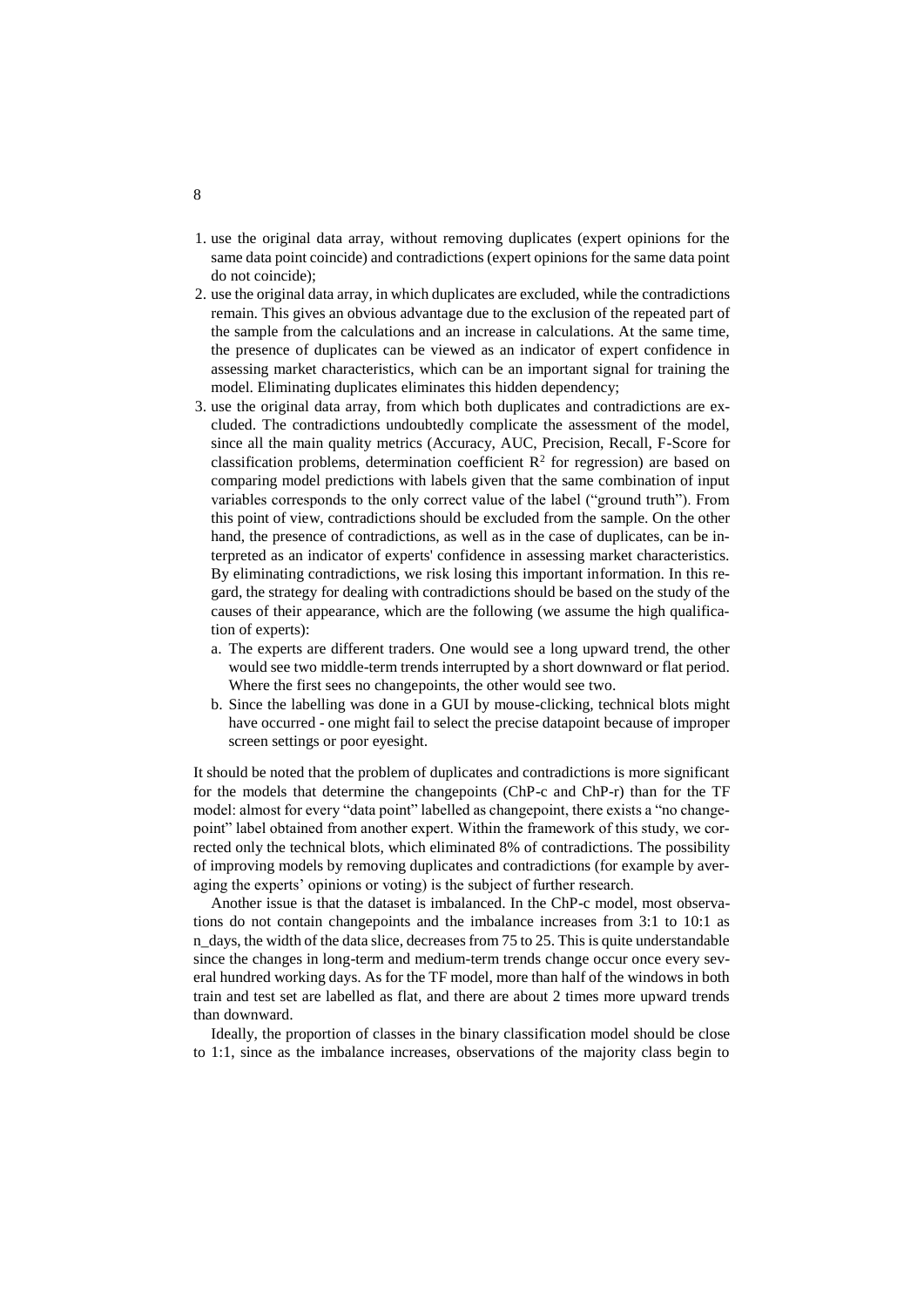"suppress" observations of the minority class. To deal with imbalanced classes one can use oversampling or undersampling techniques, which alter the original dataset. Another approach would be to modify the loss function or the learning algorithm itself so that it becomes more responsive to observations of the minority class. In this study, the choice was made in favour of modifying the standard loss function.

**Train and test samples**. To assess the generalizing ability of the model, the data array is traditionally divided into training and test samples. These samples must be independent, otherwise, the quality metrics will be unduly overestimated. We have considered three possible schemes for dividing the sample into training and test in a more or less standard proportion of 70% by 30%:

- 1. random partition is deemed inapplicable. The presence of duplicates in both the training and test samples will violate the independence condition. One of the solutions is to manually exclude duplicate records from the sample, but since the ChP-c, ChP-r and TF models use different sets of images for training, it will be difficult to completely eliminate the intersection of samples;
- 2. division by assets. The data array is represented by 700 stocks, which could also be divided into training and test samples in the required proportion. However, the correlation can arise due to overlapping time intervals. Since quotes are taken from the same market, different assets will implicitly repeat the general market trends characteristic of a certain time period. This would also violate the requirements for the independence of the training and test samples, although less obvious;
- 3. division by date. To ensure data independence, the final solution is to use 70% of the earlier quotes as a training sample, and the remaining 30% as a test sample. The threshold date separating the test and training samples is set to October 17, 2014.

# **3 The GENERAL SCHEME FOR CNN**

The general scheme for building a CNN includes several stages. At each stage, it is necessary to fix some parameters (more precisely, hyperparameters), on which the result of training will largely depend. The actual machine learning algorithm is implemented in Python 3.5/3.6 using the CNTK library from Microsoft (v.2.5.1) [20], Pandas 0.22.0, Numpy 1.14.2 and Matplotlib 2.2.2. A similar solution can also be implemented in the libraries neural network TensorFlow, Caffe, etc., but will require adaptation considering the specifics of their syntax, requirements for data formats and compatibility with software platforms.

#### **3.1 Extracting Features and Labels**

At this stage, it is necessary to fix the following data preprocessing settings:

─ image characteristics: resolution, number of channels. In the present study, colour images with a resolution of  $dpi = 10$  were used to train the ChP-c and ChP-r models.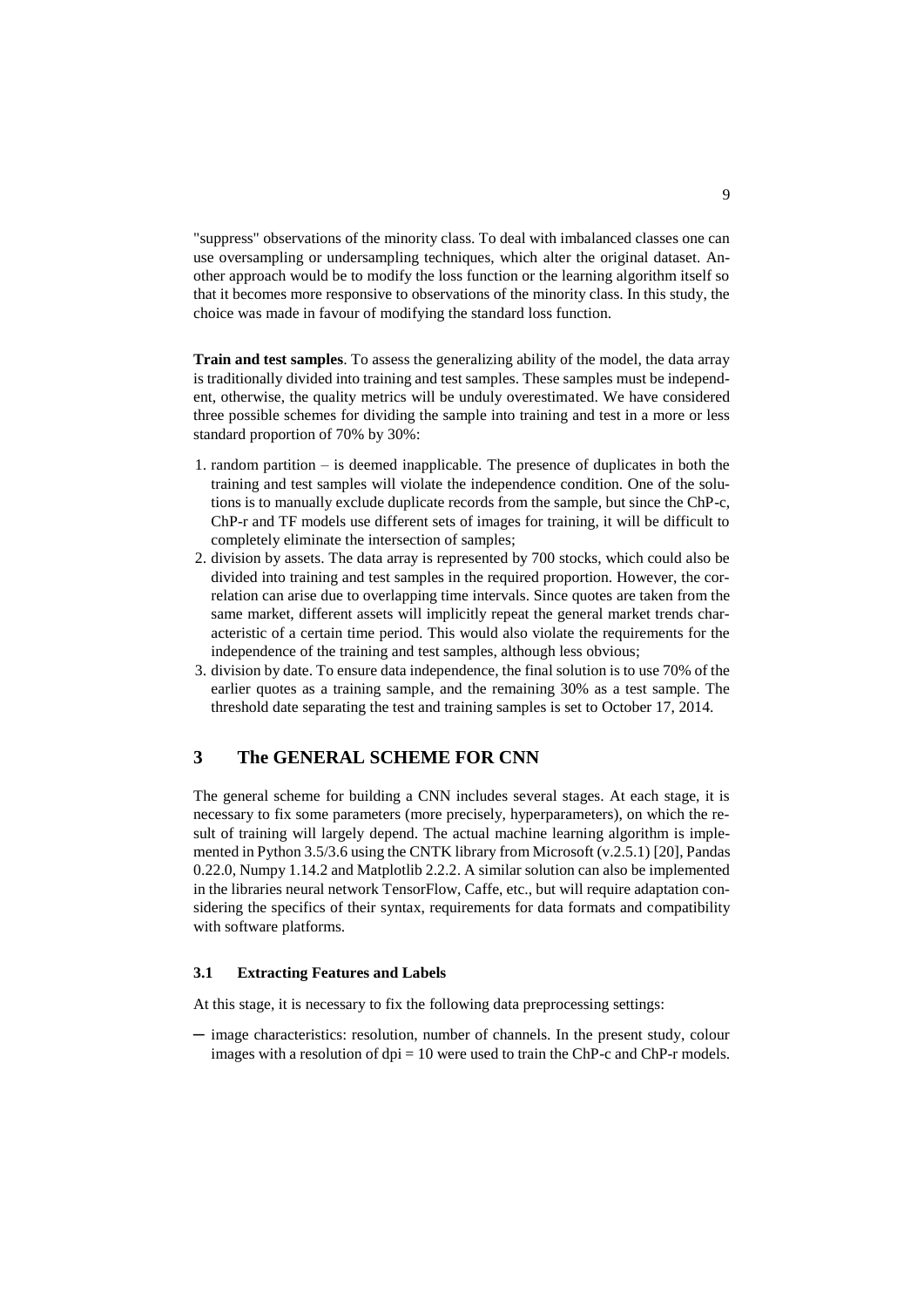For the TF model, which had a smaller sample size, the 20 dpi and 60 dpi options were also tested. It did not reveal any significant quality benefits but resulted in increased data volume and processing time. Replacing colour images with black and white is the subject of further research since, obviously, it will reduce the resource intensity and computation time.

- the procedure for dealing with duplicates and contradictions. Possible options, their advantages and disadvantages are described in section 2.2.3.
- the width of the data slice (n\_days) and the step (skip) with which they are taken for the models that determine the changepoints (ChP-c and ChP-r). In the designed models, the options n days = 25 and n\_days = 75 were used, which is slightly longer than monthly and quarterly intervals. The skip step is actually a technical hyperparameter that limits the size of the resulting sample (reaches several gigabytes) and, accordingly, the time of its generation (can take tens of hours).

The generated sets of features and labels are saved in a special text format CTF, compatible with the features of machine learning procedures for models using the CNTK library.

An example of data recording in CTF format for TF model is shown in **[Fig. 3](#page-9-0)** (each line corresponds to one observation):



**Fig. 3.** An example of data in CTF format

<span id="page-9-0"></span>The size of such a file, containing about 100 thousand lines with 9216 thousand variables (one colour image with dpi  $= 10$ ), is about 3-4 GB, however, the physical volume can be halved if we switch to the colour scheme containing only the values 0 and 255. In this case, they can be normalized by dividing by 255 and stored as 0 and 1.

#### **3.2 CNN Structure**

The convolutional neural network model can have three types of layers, characterized by different sets of hyperparameters. A multidimensional array containing input variables (features) is fed as the input of the neural network. For the output the network returns labels.

- 1. Convolutional layers (required). Each convolutional layer is characterized by the following hyperparameters:
- ─ Activation function. In all the constructed models, the ReLU function was used as the activation function of the convolutional layer, which is considered the best option for the operation of training algorithms for convolutional networks.
- ─ Weights initialization method. The main requirement for the weights initialization method is that their initial values are chosen randomly. In the framework of this study, when initializing the weights, we mainly used the modification of the uniform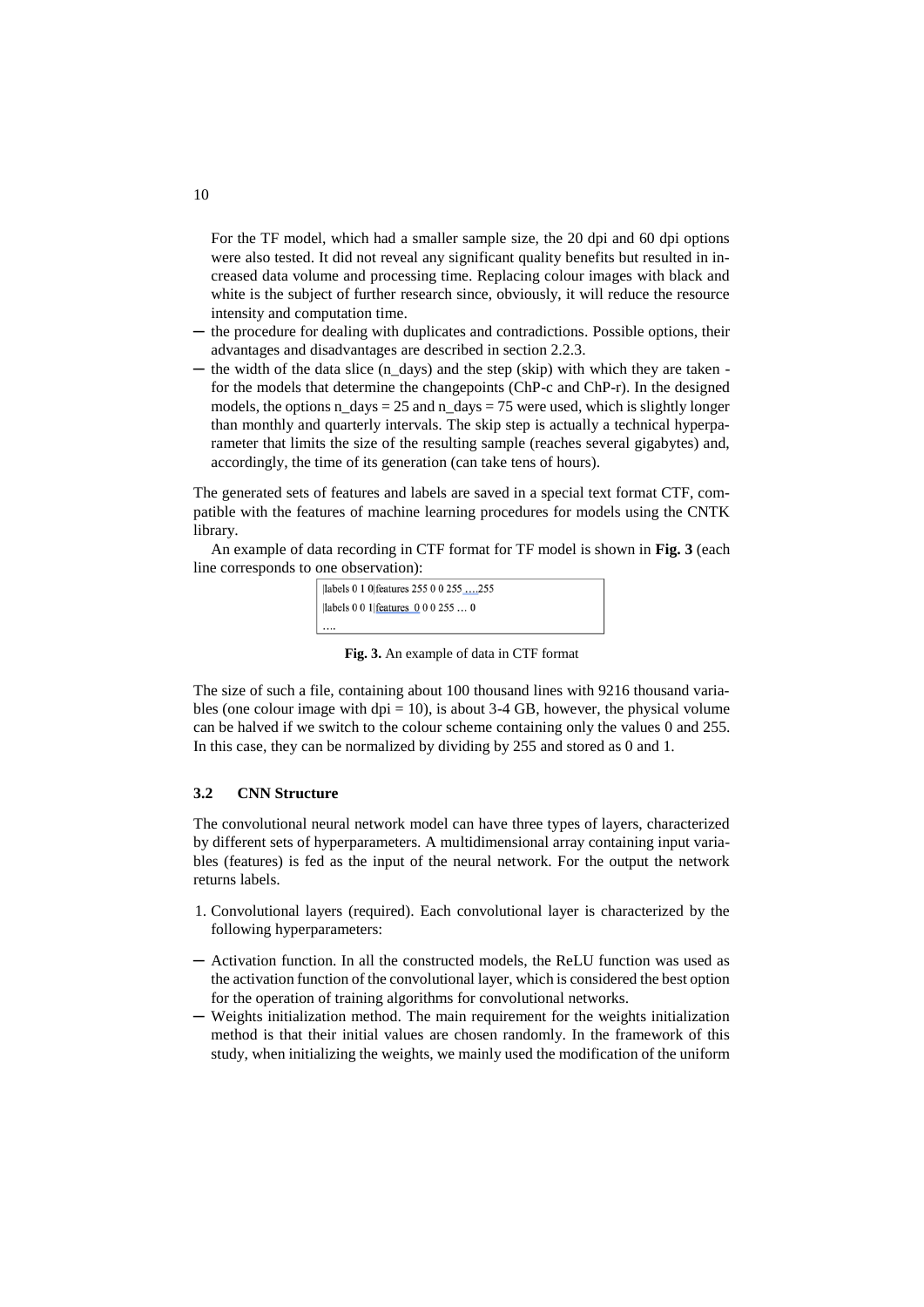distribution (glorot.uniform in the CNTK library). Attempts to use other modifications of it, as well as modifications of the normal distribution, did not have any significant effect on the result.

- ─ Filter size (f), number of filters (n), stride(s), padding (p). The output of each previous intermediate layer is the input for the next. The parameters f, n, s and p determine the sizes of the output arrays on each of the layers, as well as the number of parameters (weights), the values of which are adjusted in the learning process. It is obvious that an increase in the dimension of arrays, as well as an increase in the number of parameters, leads to an increase in the resource intensity of the learning process. All the convolutional layers used padding with automatic selection of the size p, so that the width and height of the input array, provided that a stride  $s = 1$  was used, had the same padding.
- ─ The number of convolutional layers. Most of the built models used 2 or 3 convolutional layers. At the same time, it can be noted that an increase in the number of layers did not have a cardinal effect on the result.
- 2. Pooling layers (optional). They are characterized by the following hyperparameters:
- ─ Pooling layer type. Possible options max pooling, average pooling.
- ─ Filter size (f), stride (s), the number and the location of the pooling layers.

Pooling layers, alternating with convolutional layers, are designed to reduce the dimension of the arrays passed to the next layer of the network. The size of the filter and the stride determines how much the dimension is reduced. In the present study, adding a pooling layer did not significantly affect the speed and quality of training. This is probably due to the relatively small size of matrices.

- 3. Fully connected layers (as a rule, they are the last and are necessary to obtain the output variable in the form of a number or vector). They are characterized by the following hyperparameters:
- ─ Size (number of neurons). If the layer is the last, then the number of neurons in it must match the dimension of the label space. For binary classification problems (ChP-c model) and regression (ChP-r model), the label is represented by a scalar, for three-class classification (TF model) the labels are represented as a one-hot-encoding vector, the length of which is equal to the number of classes, that is, three.
- ─ Activation function. For the regression problem, a linear activation function is usually used, for a binary classification - a sigmoid one (this provides values in the range from 0 to 1). For multiclass classification with labels in the form of a one-hot-encoding vector, a linear activation function can also be used, which is fed to the input to the softmax operator (returns a vector, the sum of the values of which is equal to one)
- Weights initialization method. Similar to convolutional layers. The main requirement for the way weights are initialized is that their initial values are randomly selected.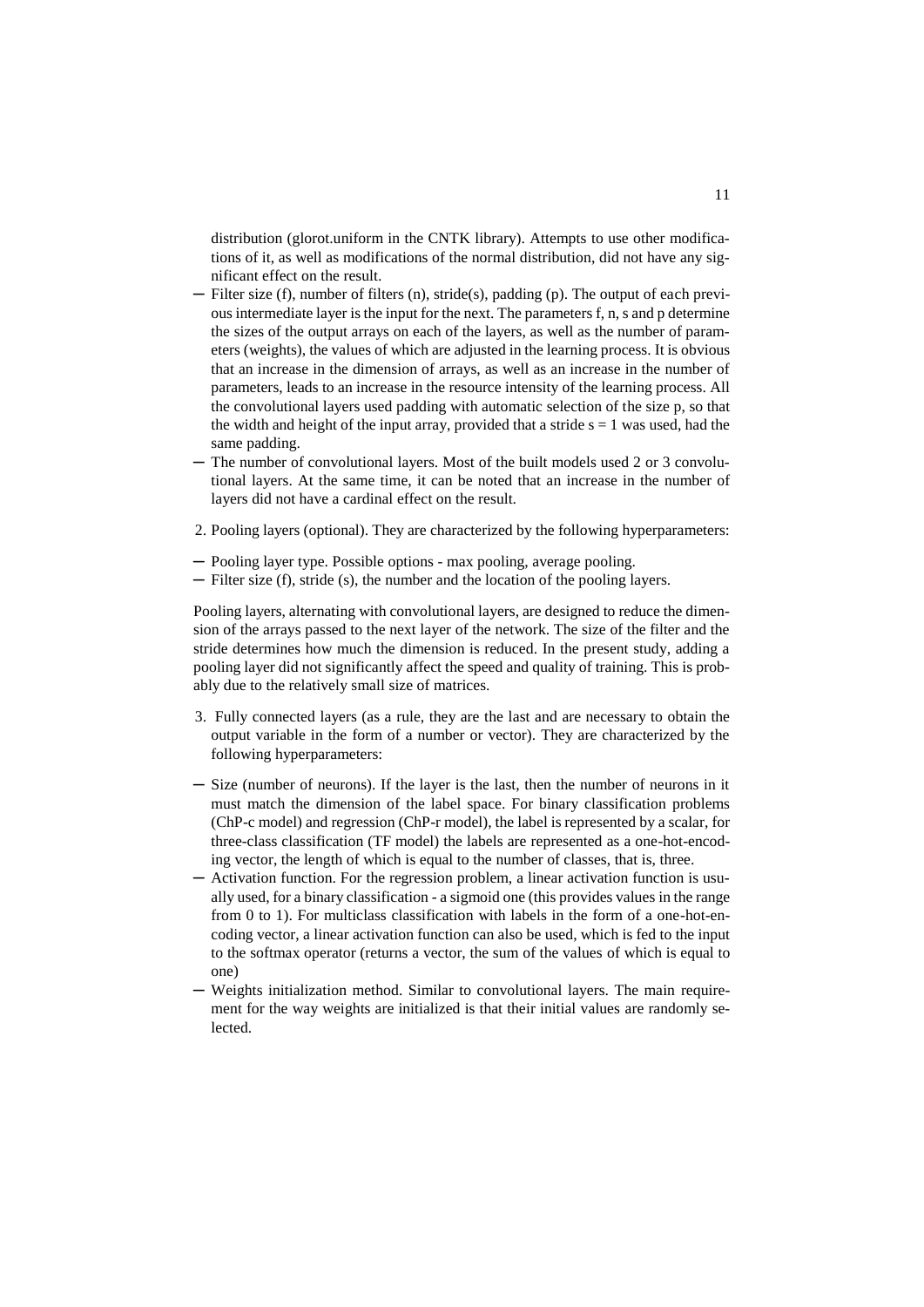─ Number and location of fully connected layers. In the framework of this study, only one fully connected layer was used (the last one). The experiment with the addition of an extra fully connected layer did not have a significant effect on the result.

| Input image:<br>(channels, width, height) = $(3, 64, 48)$                                           |  |
|-----------------------------------------------------------------------------------------------------|--|
| First convolutional layer<br>$f = (25, 25)$<br>$n=8$<br>$s=(5,5)$                                   |  |
| Output of the first layer:<br>$(filters, width, height) = (8, 13, 10)$                              |  |
| $f = (5, 5)$<br>Second convolutional layer<br>$n=16$<br>$s=(2,2)$                                   |  |
| Output of the second layer:<br>(filters, width, height) = $(16, 5, 5)$                              |  |
| Third convolutional layer<br>$f = (5, 5)$<br>$n = 32$<br>$s=(1,1)$                                  |  |
| Output of the third layer:<br>vector= $(32\times5\times5)$<br>(filters, width, height) = $(32.5,5)$ |  |
| Output fully-connected layer<br>$n=1$ (label)<br>activation=sigmoid                                 |  |
| Network output:<br>Probability $(0 \text{ to } 1)$ of the occurrence of<br>a changepoint            |  |

**Fig. 4.** The final structure of the ChP-c model.

<span id="page-11-0"></span>**[Fig. 4](#page-11-0)** presents the final structure of the ChP-c model. The total number of parameters (weights) of the model in eight blocks is 32 117. The ChP-r structure is similar except for the output layer – it uses linear activation function instead of sigmoid. TF models have two convolutional layers instead of three (the parameters f (filter size), n (number of filters), s (stride) depend on the original resolution of images –**[Table 1](#page-12-0)**) and, of course, a different fully-connected layer with a vector output which is fed into softmax operator.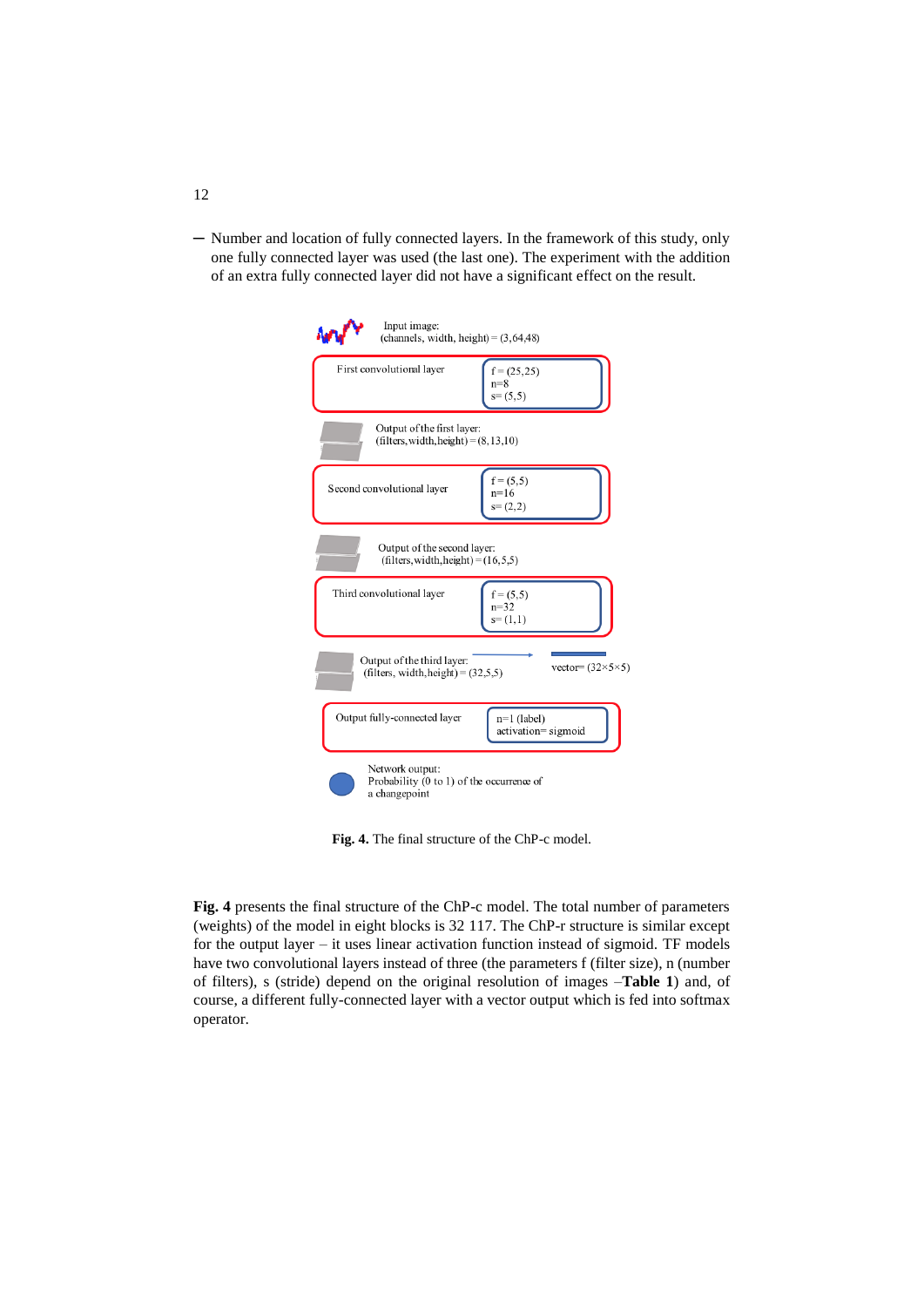| dpi | 1st conv    | 2nd conv    |
|-----|-------------|-------------|
| 10  | $f=(25,25)$ | $f=(5,5)$   |
|     | $n=8$       | $n=16$      |
|     | $s=(5,5)$   | $s=(2,2)$   |
| 20  | $f=(50,50)$ | $f=(10,10)$ |
|     | $n=8$       | $n=16$      |
|     | $s=(10,10)$ | $s=(4.4)$   |

<span id="page-12-0"></span>**Table 1.** The structure of the two best TF models.

### **3.3 CNN Training**

The general logic of the machine learning process, regardless of the class of models used, is based on minimizing a certain loss function that estimates the degree of deviation of model predictions from labels for various values of parameters (weights). The optimal set of the parameters (weights) which correspond to the minimum of the loss function are the main result of the training process. The minimization of the loss function is carried out by numerical methods (for example, using gradient descent which ensures, at each iteration, a sequential approaching to the minimum with a certain learning rate  $\alpha$ . The technical implementation of the learning process determines its resource intensity. In some algorithms, in order to increase the speed of calculations on large amounts of data, the calculation of the loss function on each iteration is performed on a random subsample (of a smaller size) of the entire training sample. Such subsamples are called minibatches.

The process of training a convolutional neural network in the CNTK library requires the definition of the following hyperparameters:

- ─ Loss Function Type. The loss function type depends on the machine learning problem. We used the weighted binary cross-entropy function and the f-measure function (based on the F-score metric) for the problem of binary classification (СhP-c model), the squared error function for the regression problem (СhP-r model) and the crossentropy function with softmax operator for three-class classification (TF model). Experiments with various options of the loss function, and, in particular, adding weighting, have shown that the choice of learning function has a crucial impact on the learning outcome.
- ─ Optimization algorithm. Almost in all the constructed models, the stochastic gradient descent algorithm with subsampling minibatch was used. Experiments with alternatives (Adam, Adagrad) did not reveal any benefits.
- ─ Minibatch size. The minimum size of the minibatch can be equal to one observation, but in this case the loss function behaviour will be unstable. At the same time, the large size of the minibatch will make the learning process unnecessarily resourceintensive. In the present study, minibatches of 64 or 8 observations were mainly used depending on the size of the training sample and/or the required number of iterations.
- The number of iterations. At each iteration, the loss function is recalculated based on the minibatch subsample and the weights are corrected to bring the loss function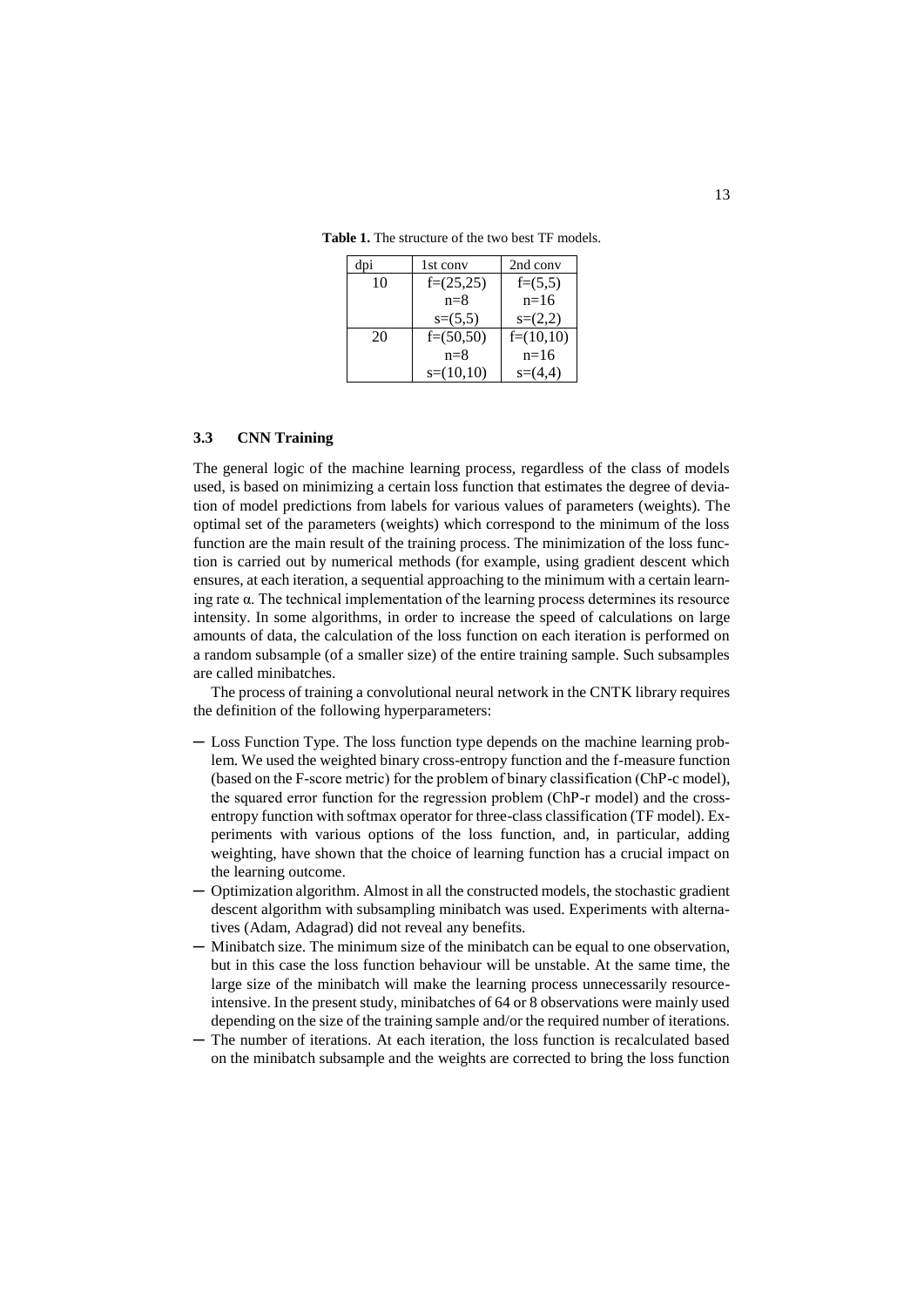closer to the minimum. With a fixed minibatch size, the number of iterations can be determined by the size of the training sample and the number of its runs. There is no strict requirement regarding the optimal number of iterations. Ideally, training should stop when the value of the loss function stabilizes - that is when the next iteration does not bring us closer to the minimum.

 $-$  Learning rate  $\alpha$ . The learning rate is responsible for the degree of weight correction at each iteration of the optimization algorithm. Choosing the too small value of  $\alpha$ leads to a slowdown in the learning process, but too large  $\alpha$  can lead to skipping the minimum of the loss function, and the model also stops learning. One of the machine learning heuristics suggests that  $\alpha = 0.001$  is optimal for computer vision models<sup>1</sup>. The results of this study are consistent with this heuristic. The experiments with increasing and decreasing the value of  $\alpha$  by a factor of 100 led to a significant deterioration in learning outcomes.. The results of this study are consistent with this heuristic. The experiments with increasing and decreasing the value of  $\alpha$  by a factor of 100 led to a significant deterioration in learning outcomes.

The choice of model hyperparameters can have a decisive influence on the simulation result, however, the problem of finding the optimal combination of hyperparameters is nontrivial and requires a series of experiments. For simple models, automated procedures are suitable - full or randomized search on a grid composed of all possible combinations of hyperparameters. For more complex models, grid search is usually associated with technical difficulties, since running one cycle can take several hours or even days. In such situations, heuristics obtained as a result of similar studies and logical analysis of pitfalls of each experiment play an important role. Within the framework of this study, it was revealed that the choice of the type of the loss function and the learning rate  $\alpha$  had a decisive influence on the learning outcome. Variations of other parameters either did not have any significant effect or influenced only the duration and resource intensity of the learning process (if the model quality is sufficient enough, the preference, of course, was given to faster and less resource-intensive combinations of hyperparameters).

#### **3.4 CNN Validation**

 $\overline{a}$ 

The CNN validation procedure is similar to other machine learning models and is determined by the type of problem. For the classification problem, the main quality metrics are Accuracy and the Confusion matrix (ChP-c, TF models), as well as indicators AUC, Precision, Recall, F-Score in the case of binary classification (ChP-c model). For the regression problem (ChP-r model), the coefficient of determination  $\mathbb{R}^2$  and the mean absolute error (MAE) are usually used.

Nevertheless, it should be kept in mind, that the final prediction of the model is formed as a result of the interaction of all three submodels. In this regard, the quality metrics calculated for each of the submodels separately can serve only as one of the

<sup>1</sup> [https://stackoverflow.com/questions/41488279/neural-network-always-predicts-the-same](https://stackoverflow.com/questions/41488279/neural-network-always-predicts-the-same-class)[class\)](https://stackoverflow.com/questions/41488279/neural-network-always-predicts-the-same-class).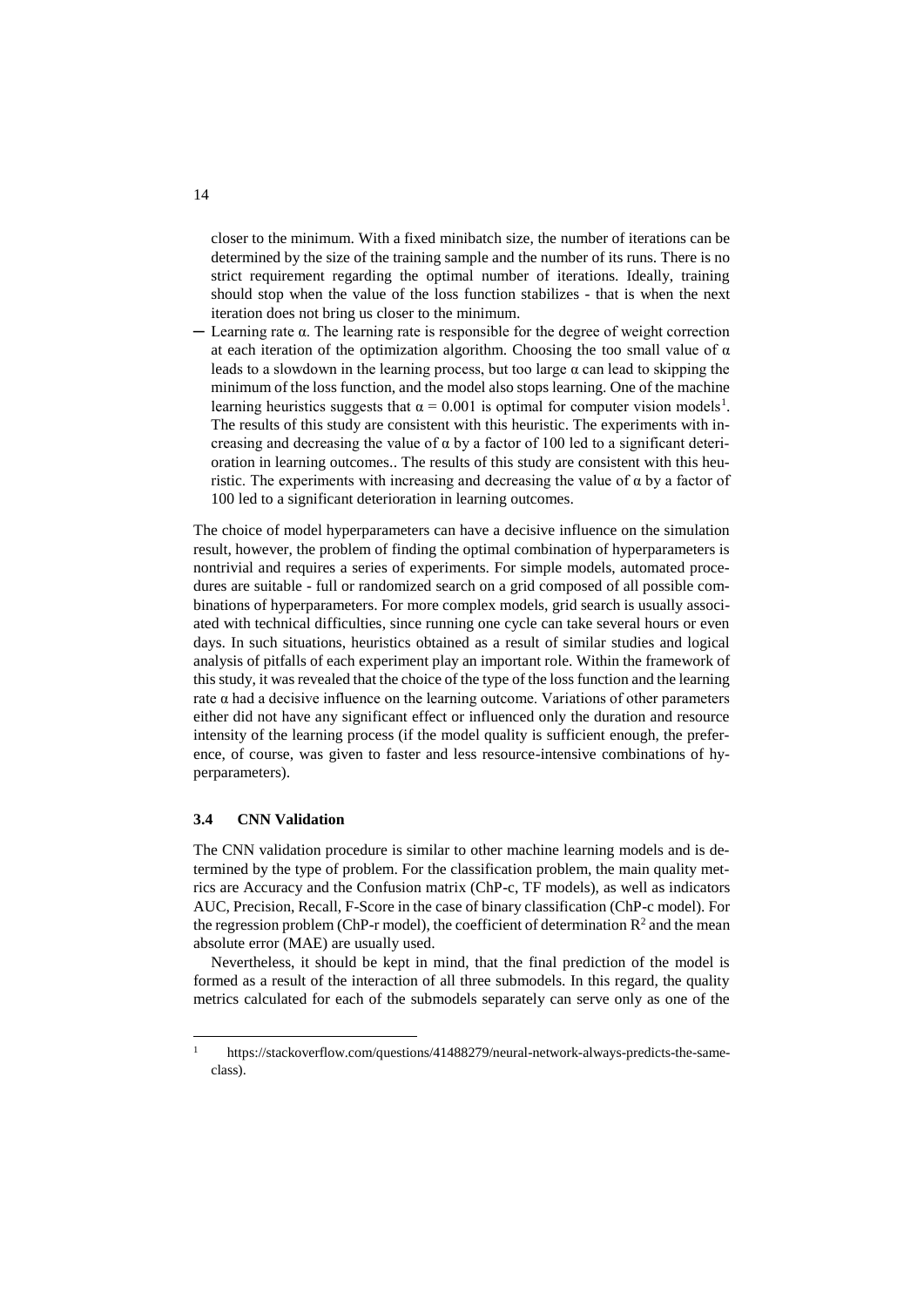indicators but are not decisive. Another reason why standard quality metrics are not quite applicable for the purposes of this study is the time factor. In a common classification problem, observations are assumed to be independent, so shifting all the predictions by one record forward is likely to result in an error. At the same time, when working with time series, even if the data is taken with a skip  $=$  5 days, a shift in predictions means only a slight delay in the model, and, therefore, a slight decrease in the financial result. This leads to the conclusion that in our case, from the practical point of view, the main quality criterion is the returns obtained as a result of the interaction of all the three submodels (ChP-c, ChP-r and TF).

# **4 The RESULTS**

#### **4.1 Submodel Results**

**ChangePoints** classifier. The train and test data set for the ChP-c models have around 90 thousand and 40 thousand of observations accordingly (the exact number depends on n\_days and skip parameters). In total 24 more or less successful ChP-c models were trained (we do not consider experiments with the absolutely unfortunate choice of hyperparameters). They differ in the n\_days (25 and 75) parameter, dataset choice (labelled by both expert or only one to exclude contradictions), loss function modification and the number of iterations. The quality metrics of the two best models, calculated on the test set, are summarized in **[Table 2](#page-14-0)**. The F-score in parentheses contains the values of the F-score metric for the minority class - F-score<sub>y = 1</sub>.

<span id="page-14-0"></span>

| Model id        | $ChP-c_4$ (n_days=25) | $ChP-c_6$ (n_days=75) |
|-----------------|-----------------------|-----------------------|
| Accuracy        | 81.92%                | 66.42%                |
| AUC-            | 54.90%                | 56.43%                |
| F-score         | 83% (24%)             | 64% (28%)             |
| False negatives | 85%                   | 76%                   |
| False positives | 1%                    | 17%                   |

**Table 2.** The best ChP-c models.

Despite all the efforts made to deal with the imbalanced dataset, both models have the same pitfall: they often miss real changepoints (give false negative predictions) that is they ignore the minority class. Let us keep in mind, however, that because of the contradictions issue, the metrics based on ground truth may be inaccurate.

**ChangePoints regression**. In total 19 ChP-r models were trained. They differ in the n\_days parameter, skip parameter, dataset choice, loss function modification, number of iterations, number of layers and other hyperparameters. The values of the n\_days parameter were chosen in such a way as to ensure the compatibility with the corresponding ChP-c models. Since we now deal only with the windows where changepoint occurs, the total number of observations is certainly less than in the ChP-c model with skip =25. However, the sample size can be adjusted by reducing the skip to 2 or 5 days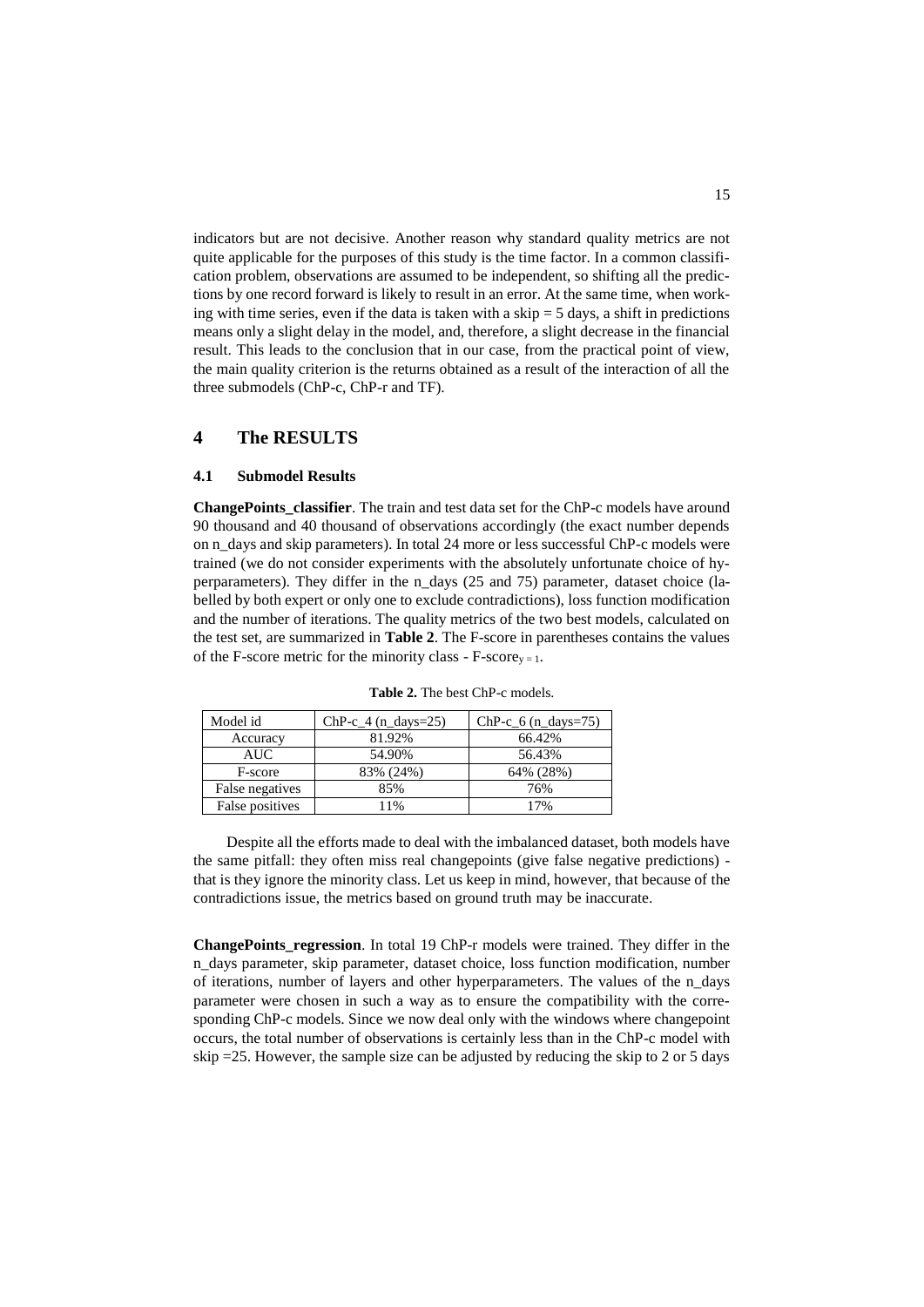<span id="page-15-0"></span>to give around 100 thousand and 50 thousand observations on train and test accordingly. The quality metrics of the two best models on the test set are summarized in **[Table 3](#page-15-0)**.

**Table 3.** The best ChP-r models.

| Model id | $ChP-r_13$ (n days=25) | $ChP-r_15$ (n_days=75) |
|----------|------------------------|------------------------|
|          | 0.133                  | 0.112                  |
| MAF      | 21.66%                 | 22.59%                 |



<span id="page-15-1"></span>**Fig. 5.** The comparison of labels and predictions for the ChP-r model for the consequent 80 images

Despite the fact that the distribution of labels was uniform in the range from 0 to 1 and numerous experiments with different loss functions, the predictions of ChP-r models are inevitably concentrated in the middle of the time segment (0.5), which gives the average absolute error around 22-25% of the window slice width (see [Fig. 5\)](#page-15-1). This corresponds to approximately 16-19 business days for n\_days = 75 or 5-7 business days for  $n\_days = 25$ .

Same as for ChP-c, additional research is required to exclude label contradictions and calibrate the hyperparameters. A change in one hyperparameter may sufficiently change the result as it happened to the TF model, but this is the process of trial and error.

**TF model**. The dataset for the TF model uses the markup windows initially selected by the experts. Since the image is now built not by a slice of data of a fixed length, but by a markup window, the problem of duplicates and contradictions is not acute - it is unlikely that experts would select exactly the same windows, and, moreover, label them differently. The train and test data sets for TF models have around 10 thousand and 5 thousand of observations accordingly. In total, more than three dozen models were trained. However, the first twenty models consistently predicted the majority class (0 ("No trend, flat")), which automatically ensured accuracy around 60%. The training of some models with dpi=60 was interrupted due to the lack of RAM. Only after switching to the lower resolution and changing the learning rate  $\alpha=0.001$ , a leap in quality was obtained. The results for dpi=20 and dpi=10 of the last 12 models were almost equal but it is preferable to use the TF model with  $dpi = 10$  as less resource-intensive. The normalized confusion matrix of the best model (TF\_19) is shown in [Fig.](#page-16-0) **6**6.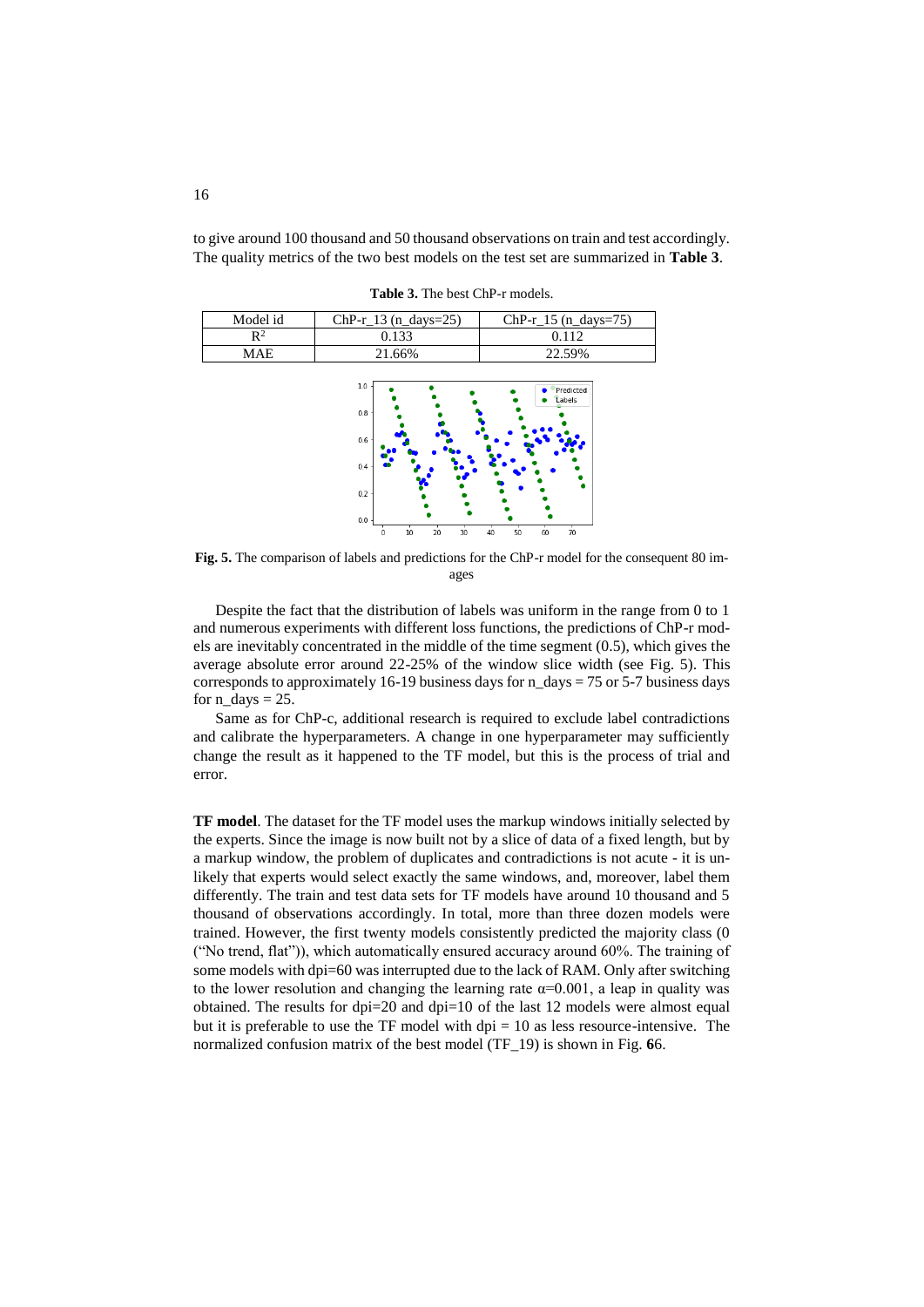As we can see the model best determines flats (89% of correctly recognized observations of this class) and the uptrend (95%). The situation is relatively worse with the downward trend: in 25% of cases the TF  $19$  (dpi = 10) mistakenly recognizes it as flat. For reference, we note that the TF model with dpi  $= 20$  recognizes flats and upwards a little better (93% and 92%, respectively), but in 37% of cases it mistakenly mistook a downward trend for a flat.

A selective visual analysis of observations with errors, however, showed that the initial markup was not always successful. This, to some extent, explains the non-decreasing share of errors (11-12%) in the test sample and, in general, allows us to consider the designed TF model quite accurate.



**Fig. 6.** The normalized confusion matrix for TF\_19.

### <span id="page-16-0"></span>**4.2 Simulation Results**

The final stage of the proposed framework is a real-time simulation. This requires the development of quality metrics focused on financial results.

# **Specific metrics**

Recalling that the direction of the trend can be determined by the slope of the regression line, we can calculate the profit earned during the time in position (i.e., during trends) and a couple of other metrics (see [Table 4\)](#page-16-1).

<span id="page-16-1"></span>

| Indicator | Description                                                          |  |  |
|-----------|----------------------------------------------------------------------|--|--|
| Profit    | The sum of all profits earned while in position (for all the stocks) |  |  |
| Days_in   | The total number of business days in position (for all the stocks)   |  |  |
| Times in  | The number of times the position was opened (for all the stocks)     |  |  |
| DayProfit | The profit per one day in position, %: DayProfit= Profit/ Days_in    |  |  |

**Table 4.** The proposed quality metrics.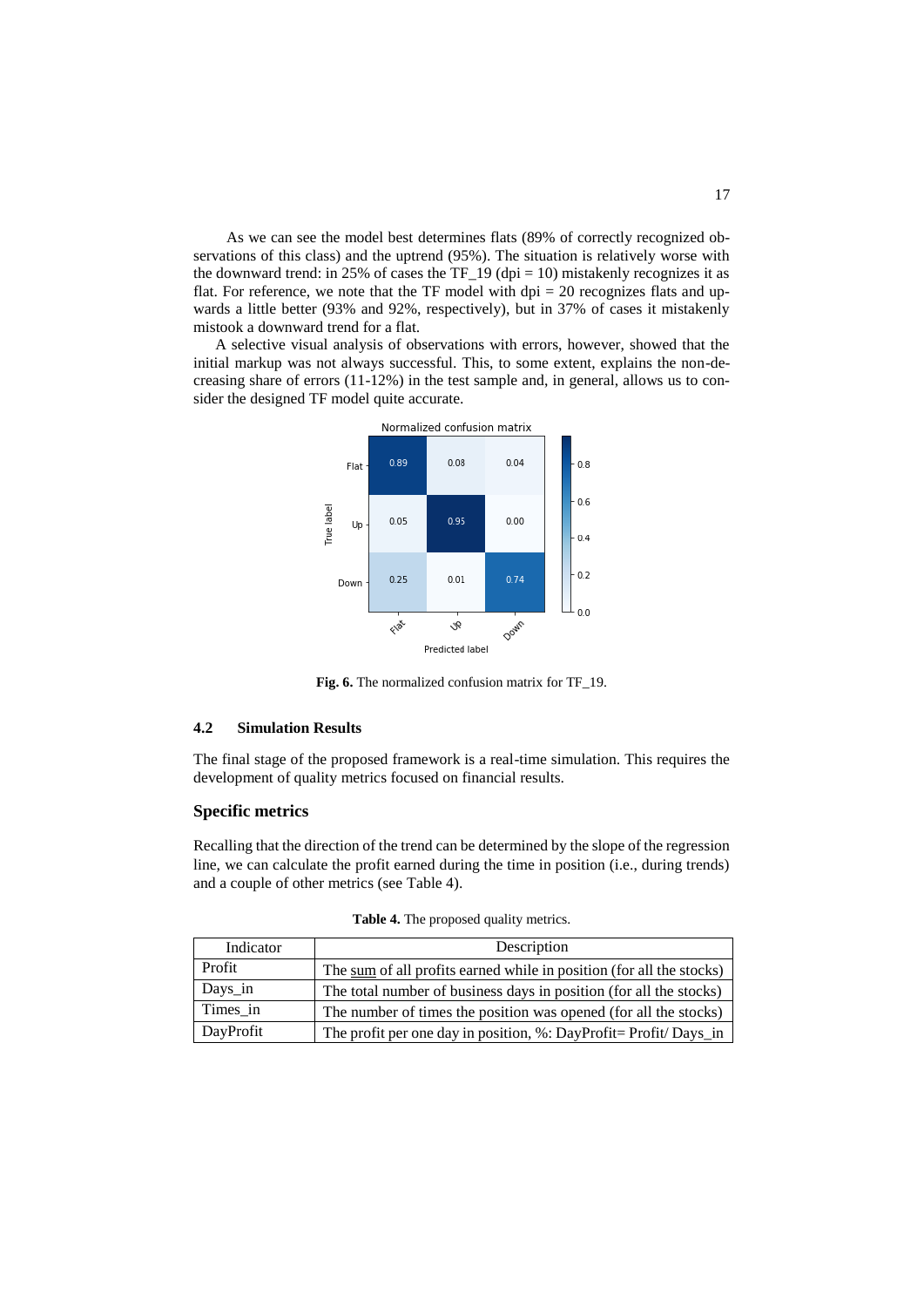| Indicator         | Description                                                                                                               |  |  |
|-------------------|---------------------------------------------------------------------------------------------------------------------------|--|--|
| <b>YearProfit</b> | dayProfit scaled per annum, %: YearProfit= DayProfit*250,<br>where 250 is the average number of business days in a year   |  |  |
| YearProfit_avg    | The average annual profit, including the days not in position, %:<br>YearProfit_avg = Profit/number of data points $*250$ |  |  |

To compare models, the last two indicators - YearProfit and YearProfit\_avg - are the most informative, because they are independent of the length of the time period and the number of stocks in the pipeline. From a business point of view, it might also be important to see how many times we opened the positions or what was the proportion between short or long for each stock, because it influences the additional costs of trading.

YearProfit shows how much profit, in percentage, one would gain on the money invested into assets if it was working during the whole year. But in reality, trends alternate with flat periods, so the money is not working all the time. YearProfit\_avg shows profit including flat periods when no investments are made and of course will be smaller than YearProfit. To be more precise, we should, however, not consider flat periods as zero-profitable, since money can be put on overnight deposits. But for the purpose of this paper, we will treat the YearProfit\_avg indicator just as a measure of effectiveness in identifying trading opportunities which results in bigger total profits for a chosen set of stocks and time period.

The main pitfall of YearProfit and YearProfit\_avg metrics is that they are not normalized, so solely by their values we can't definitely say what is a good result. But we can compare our results with those, calculated on the same datasets labelled by real experts or even the virtual "average" expert. We should bear in mind, however, that experts were dealing with historical data, or "saw the future", so their profits are bound to be much and much higher.

**Results**. **[Table 5](#page-17-0)** summarizes the results of trading simulation for  $n$  days = 25 (ChPc\_4, ChP-r\_15, TF\_19 submodels) and  $n\_days = 75$  (ChP-c\_6, ChP-r\_13, TF\_19 submodels). In both cases, the experiment was carried out for the entire test dataset (that is, data for dates between October 17, 2014, and May 13, 2017) for all 700 stocks. The skip step was set to 5 to reduce the number of iterations. However, even in this case, the running time of each simulation took about 16 hours on the 8 core 16 GB RAM Microsoft Azure virtual machine. The total number of data points for which the predictions were generated was 477 094 for  $n\_days = 25$  and 442 115 for  $n\_days = 75$ .

<span id="page-17-0"></span>

| Metrics                    | $n \text{ days} = 25$ |        | $n_{\text{days}}=75$ |        |
|----------------------------|-----------------------|--------|----------------------|--------|
| (short and long positions) | Model                 | Expert | Model                | Expert |
| Profit $(\%)$              | 812                   | 14680  | 1859                 | 11158  |
| Days in                    | 101359                | 145293 | 130529               | 129325 |
| Times in                   | 5088                  | 832    | 4747                 | 795    |
| YearProfit $(\%)$          | 2.00                  | 25.26  | 3.56                 | 21.57  |
| YearProfit_avg(%)          | 0.43                  | 7.69   | 1.05                 | 6.3    |

**Table 5.** The simulation results.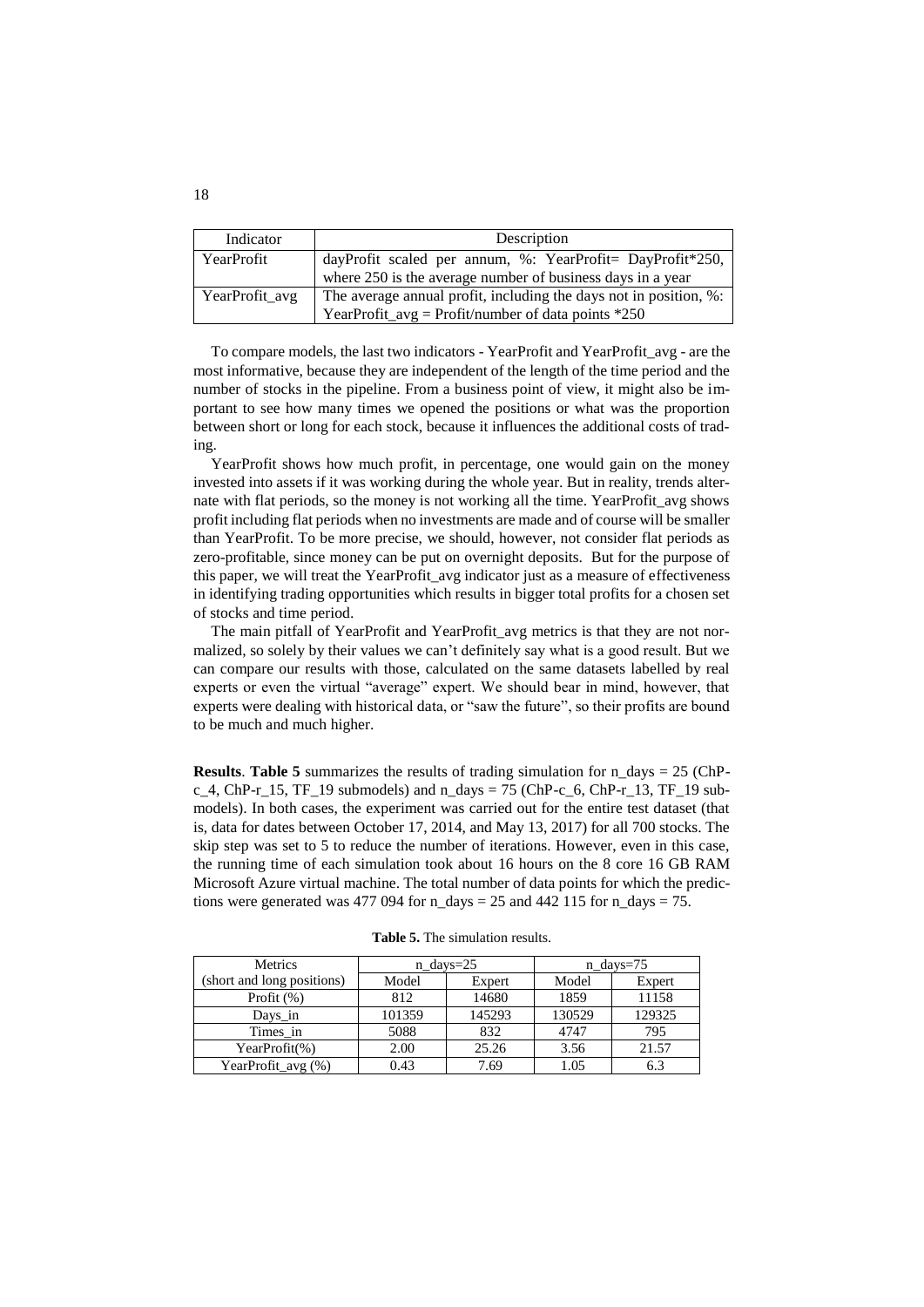The results of the trading simulation and their comparison with the results of the "average" expert indicate the need to refine the models. Even though positions are opened about 6 times more often (increases transaction costs), the final profit on them is several times less. To better understand the causes of errors, we analyzed the contingency matrices obtained as a result of the trading simulation.

For the case of  $n_d$  days = 25, 63% of the days corresponding to upward trends and 86% of the days of downward trends are mistakenly recognized as flats, which does not allow making money on these trends. However, the model at least rarely confuses upward trends with downward trends, which would immediately lead to a loss.

In the case of  $n\_days = 75$  the final results are slightly higher. 85% of downwards are still recognized as flats, but the share of unrecognized upwards is 49%, which allows one to earn a little more on this trend in comparison with the case n\_days = 25. Because most of the trends marked by experts are long-term and medium-term, we can conclude that using a wider data slice  $(n_{\text{days}} = 75)$  is more preferable to correctly identify the changepoints in market trends.

If we drill down into the P&L report of the trading simulation for n\_days=75, we can notice, that it is short positions that cause losses. While, on average, the model lets us earn when we buy on the upward trend, it generates negative returns when we enter the market and sell at the beginning of the downward trend. This fact encourages us to refuse from short positions at all as non-efficient and concentrate only on traditional deals when one buys expecting the price will rise. Excluding short deals results in an increase in YearProfit\_avg from 1.05% to 2.2% for n\_days=75 case (see [Table 6\)](#page-18-0).

To decrease the number of unnecessary deals we can opt for a slightly different interpretation of the model signals. We will ignore flat signals which often are incorrect, that is, we will open the position at the first signal of the upward trend and close it only when we receive the first downward signal. This modification decreases the number of deals from 3365 to 1120, while YearProfit\_avg reaches 4.76% and brings us closer to the "average expert" baseline - 5,83% (short positions excluded). Finally, we can compare our result with the buy-and-hold strategy, which assumes that we buy stock on the very first day and stay in position all the time. Surprisingly, it earns more than the "average expert" in terms of YearProfit\_avg indicator - 9.22%, but uses money less effectively: the "average expert" stays in position 5 times less and therefore has the higher YearProfit indicator -24,8%. In conclusion we may say, that while the suggested model definitely allows to earn on increasing market it still does not outperform the alternatitives, though some additional benefit may be gained from effectively using the time not in position, e.g. switching between the stocks in portfolio.

<span id="page-18-0"></span>

| Metrics                    | $n\_days=75$ |                      |        |              |
|----------------------------|--------------|----------------------|--------|--------------|
| (short positions excluded) | Model        | Model (flat ignored) | Expert | Buy and hold |
| Profit $(\%)$              | 3928         | 8414                 | 10324  | 16302        |
| Days in                    | 117723       | 369128               | 104056 | 442115       |
| Times in                   | 3365         | 1120                 | 655    | 699          |
| YearProfit(%)              | 8.34         |                      | 24.8   | 9.22         |

**Table 6.** The simulation results (short position excluded)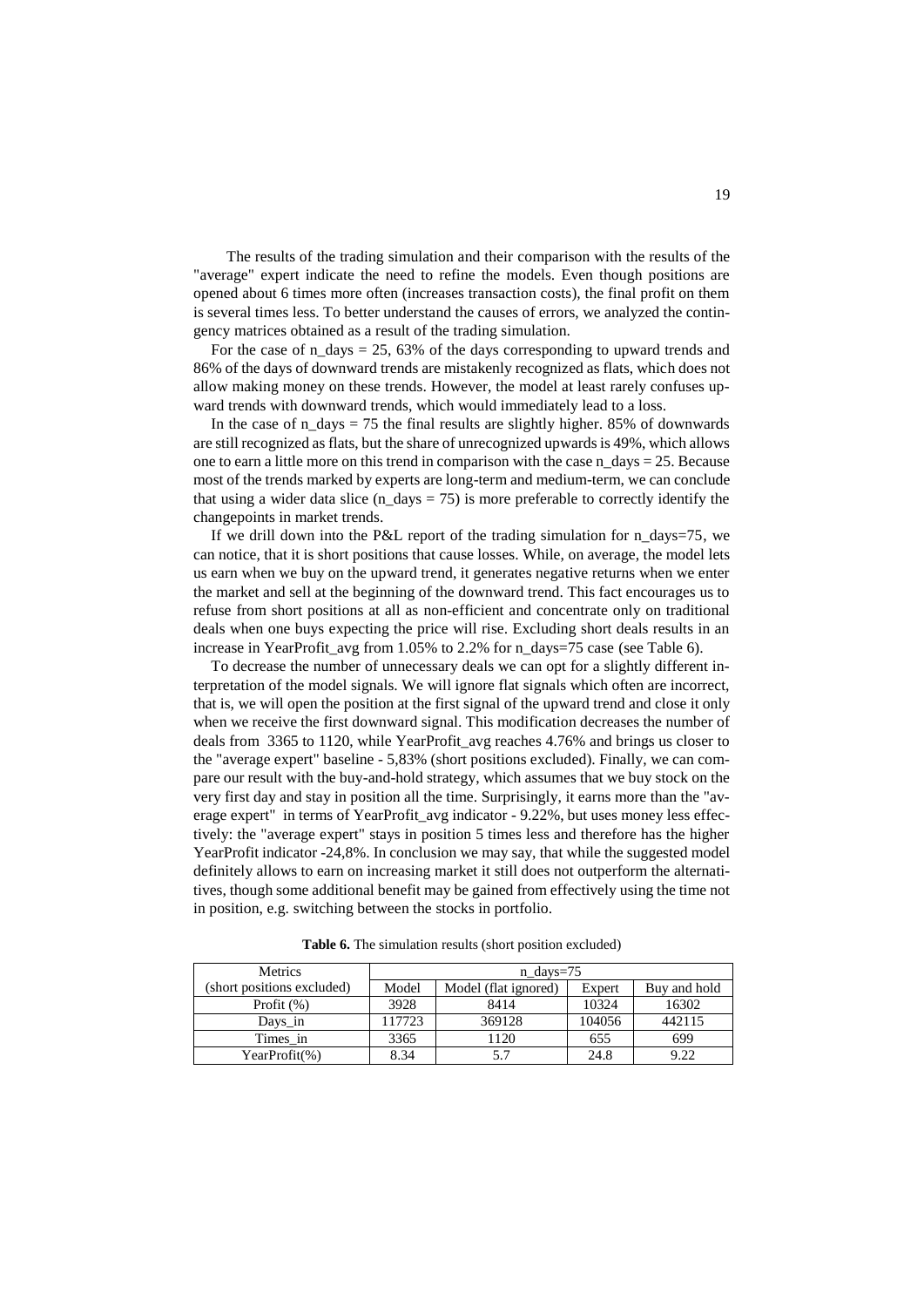| (%<br>avo<br>Y ear Profit<br>$-$ | $\sim$<br><u>_ _ _ _</u><br>the contract of the contract of the contract of | . | $\Omega$<br>ں ں ر | $\sim$<br>. |
|----------------------------------|-----------------------------------------------------------------------------|---|-------------------|-------------|

# **5 Conclusions**

The paper illustrates the application of CNNs, traditionally used for image detection and recognition, to the problem of long-term market trend prediction. Unlike in the traditional approaches, the labels (trend or flat) are not derived from prices but filled manually by experts who worked with stock data as with images. The task is quite challenging since we actually try to 'digitalize' successful traders' skills and we can only compare the performance of the model with the performance of the experts themselves. The comparison with the results of other researchers would be inadequate since we use a completely different source for ground truth.

The main reason for the unsatisfactory accuracy of the predictions is the shortcomings of the ChP-c and ChP-r submodels described in the sections above. They, in turn, can be caused by inconsistencies in the original data markup. We should also consider the imbalance in the class of downward trends, which led to a relatively lower accuracy of their recognition by the TF model. In general, however, the proposed CNN framework for the prediction of changepoints in long-term market trends allows us to learn from successful traders' decisions and evaluate the model performance, although the submodels require additional exploring of errors and calibration.

Improving the prediction quality of the ChP-c, ChP-r and TF models is the main direction of further research. One of the options is to use a pretrained network (for example, Alexnet [16] or YOLO [17]) and adapt it for ChP-c and ChP-r labels by changing the fully connected output layer. We also consider a radically different model design with gradient boosting algorithm XGBoost, which currently performs comparatively better, but too, requires additional research.

The most successful trading simulation results are shown in [Fig. 7](#page-19-0) and [Fig. 8](#page-20-0) as an illustration.

OUT<sub>1</sub>



<span id="page-19-0"></span>**Fig. 7.** An example of simulation for  $n$  days = 25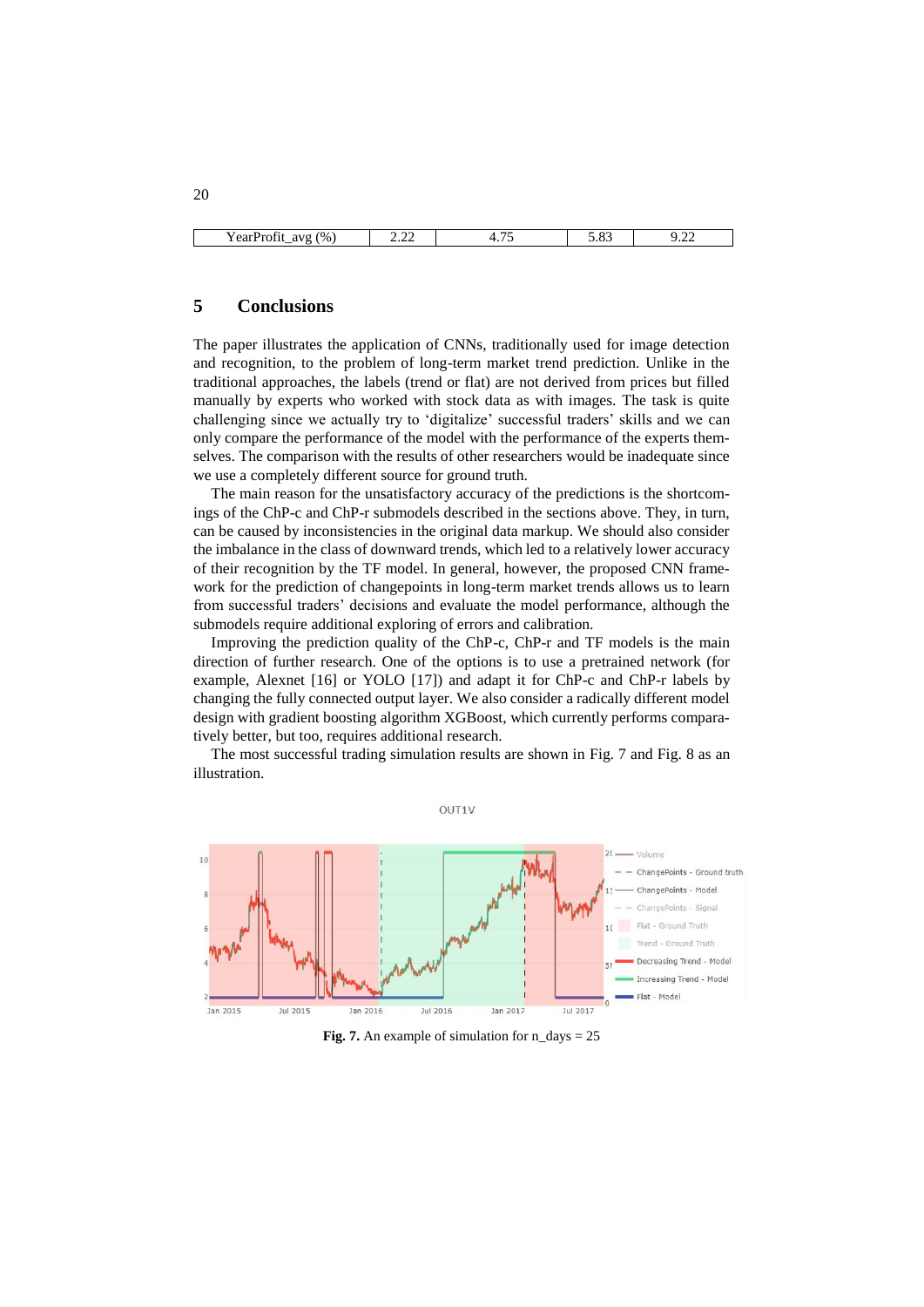

ECM

**Fig. 8.** An example of simulation for  $n$  days = 75

# <span id="page-20-0"></span>**References**

- 1. Henrique, B.M., Sobreiro, V.A., Kimura, H.: Literature review: Machine learning techniques applied to financial market prediction. Expert Syst. Appl. (2019). https://doi.org/10.1016/j.eswa.2019.01.012
- 2. Long, J., Chen, Z., He, W., Wu, T., Ren, J.: An integrated framework of deep learning and knowledge graph for prediction of stock price trend: An application in Chinese stock exchange market. Appl. Soft Comput. J. 91, (2020). https://doi.org/10.1016/j.asoc.2020.106205
- 3. Moews, B., Ibikunle, G.: Predictive intraday correlations in stable and volatile market environments: Evidence from deep learning. Phys. A Stat. Mech. its Appl. 547, (2020). https://doi.org/10.1016/j.physa.2020.124392
- 4. Vijh, M., Chandola, D., Tikkiwal, V.A., Kumar, A.: Stock Closing Price Prediction using Machine Learning Techniques. In: Procedia Computer Science (2020)
- 5. Zhou, F., Zhou, H. min, Yang, Z., Yang, L.: EMD2FNN: A strategy combining empirical mode decomposition and factorization machine based neural network for stock market trend prediction. Expert Syst. Appl. 115, (2019). https://doi.org/10.1016/j.eswa.2018.07.065
- 6. Hoseinzade, E., Haratizadeh, S.: CNNpred: CNN-based stock market prediction using a diverse set of variables. Expert Syst. Appl. 129, (2019). https://doi.org/10.1016/j.eswa.2019.03.029
- 7. Picasso, A., Merello, S., Ma, Y., Oneto, L., Cambria, E.: Technical analysis and sentiment embeddings for market trend prediction. Expert Syst. Appl. 135, (2019). https://doi.org/10.1016/j.eswa.2019.06.014
- 8. Chandrinos, S.K., Sakkas, G., Lagaros, N.D.: AIRMS: A risk management tool using machine learning. Expert Syst. Appl. 105, (2018). https://doi.org/10.1016/j.eswa.2018.03.044
- 9. Moews, B., Herrmann, J.M., Ibikunle, G.: Lagged correlation-based deep learning for directional trend change prediction in financial time series. Expert Syst. Appl. 120, (2019). https://doi.org/10.1016/j.eswa.2018.11.027